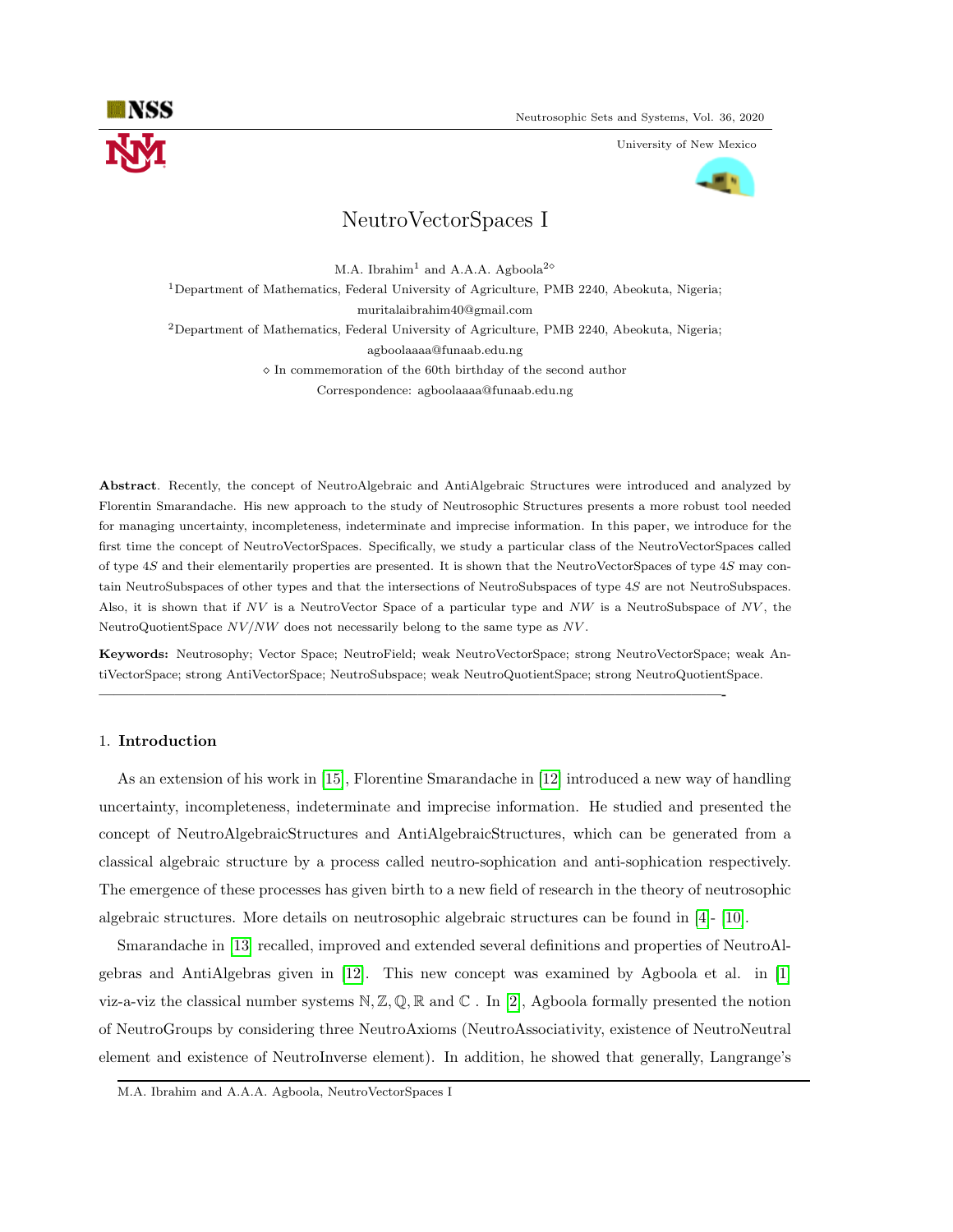theorem and 1st isomorphism theorem of the classical groups do not hold in the class of NeutroGroups considered. Also in [\[3\]](#page-22-8), Agboola studied NeutroRing, NeutroSubring, NeutroIdeal, NeutroQuotientRings and he showed that the 1st isomorphism theorem of the classical rings holds in this class of NeutroRing. Recently, Rezaei and Smarandache [\[11\]](#page-22-9) introduced the concept of Neutro-BE-algebras and Anti-BE-algebras and they showed that given any classical algebra S with n operations (laws and axioms) where  $n \geq 1$  we can generate  $(2^{n} - 1)$  NeutroStructures and  $(3^{n} - 2^{n})$  AntiStructures. For comprehensive review of new trends in neutrosophic theory readers should see [\[4–](#page-22-2)[6,](#page-22-10) [8–](#page-22-11)[10\]](#page-22-3).

The present paper will be concerned with the introduction of NeutroVectorSpaces. Specifically in the paper, we will introduce and study a class of NeutroVectorSpaces called NeutroVectorSpaces of type 4S (i.e., 4 of its scalar multiplication axioms are NeutroAxioms) and we will present some of their elementarily properties. It will be shown that the NeutroVectorSpaces of type 4S may contain NeutroSubspaces of other types and that the intersections of NeutroSubspaces of type 4S are not NeutroSubspaces. Also, it will be shown that if  $NV$  is a NeutroVectorSpace of a particular type and  $NW$ is a NeutroSubspace of  $NV$ , then the NeutroQuotientSpace  $NV/NW$  does not necessarily belong to the same type as NV .

## 2. Preliminaries

In this section, we will give some definitions, examples and results that will be used in the sequel.

#### Definition 2.1. [\[14\]](#page-22-12)

- (i) A ClassicalOperation is an operation well-defined for all the set's elements while a Neutro-Operation is an operation partially well-defined, partially indeterminate, and partially outer defined on the given set. An AntiOperation is an operation that is outer defined for all the set's elements.
- (ii) A classicalLaw/Axiom defined on a nonempty set is a law/axiom that is totally true for all the set's elements while a NeutroLaw/Axiom defined on a nonempty set is a law/axiom that is true for some set's element, indeterminate for other set's elements, or false for the other set's elements. An AntiLaw/Axiom defined on a nonempty set is a law/axiom that is false for all set's elements.
- (iii) A NeutroAlgebra is an algebra that has at least one NeutroOperation or one NeutroAxiom (axiom that is true for some elements, indeterminate for other elements, and false for other elements), and no AntiOperation or AntiAxiom while an AntiAlgebra is an algebra endowed with at least one AntiOperation or at least one AntiAxiom.

<span id="page-1-0"></span>**Theorem 2.2.** [\[11\]](#page-22-9) Let  $\mathbb U$  be a nonempty finite or infinite universe of discourse and let S be a finite or infinite subset of U. If n classical operations (laws and axioms) are defined on S where  $n \geq 1$ , then there will be  $(2^n - 1)$  NeutroAlgebraicStructures and  $(3^n - 2^n)$  AntiAlgebraicStructures.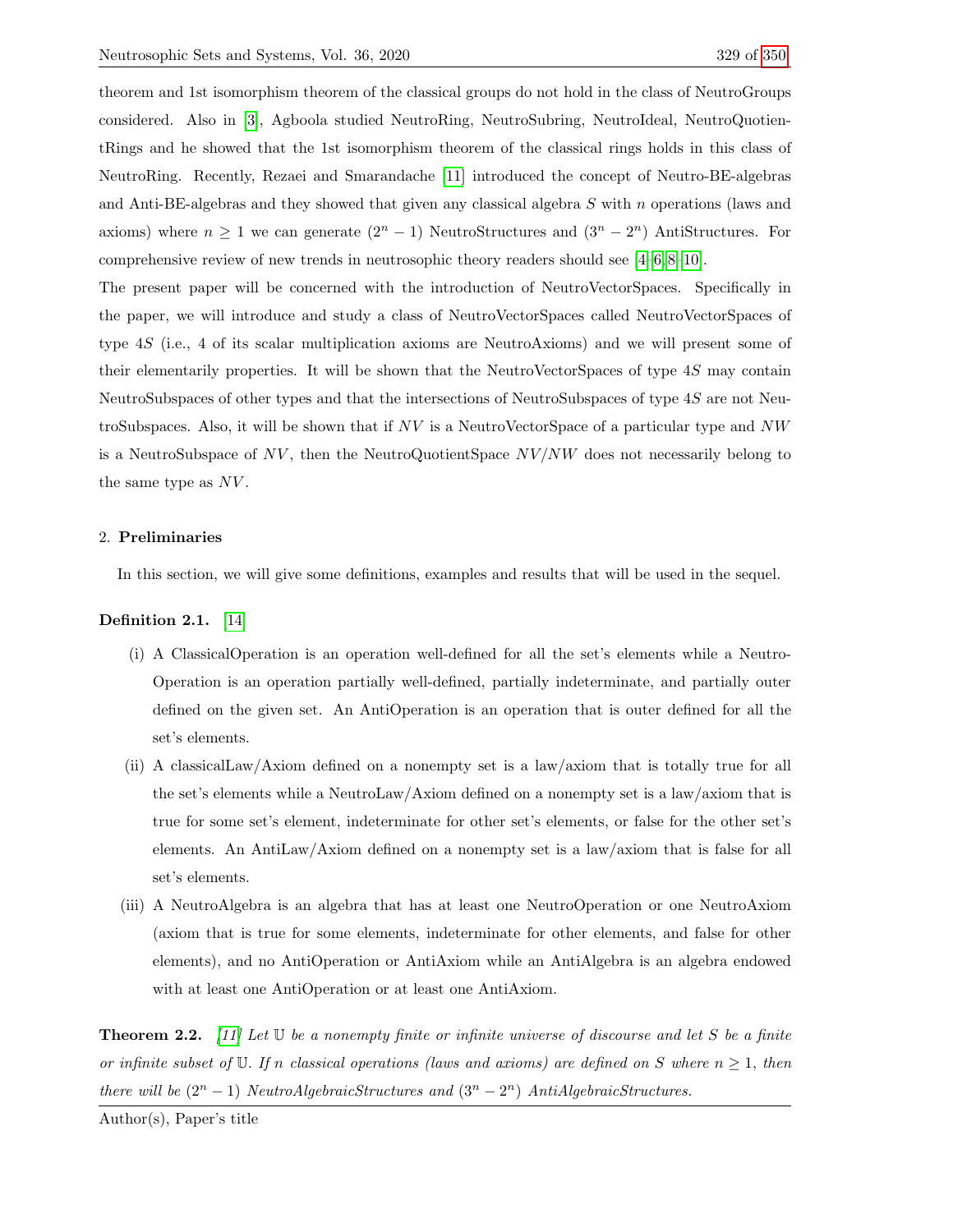#### Definition 2.3. [Classical group]

Let G be a nonempty set and let  $* : G \times G \to G$  be a binary operation on G. The couple  $(G, *)$  is called a classical group if the following conditions hold:

- (G1)  $x * y \in G \ \forall x, y \in G$  [closure law].
- (G2)  $x * (y * z) = (x * y) * z \forall x, y, z \in G$  [axiom of associativity].
- (G3) There exists  $e \in G$  such that  $x * e = e * x = x \forall x \in G$  [axiom of existence of neutral element].
- (G4) There exists  $y \in G$  such that  $x * y = y * x = e \ \forall x \in G$  [axiom of existence of inverse element] where  $e$  is the neutral element of  $G$ .

If in addition  $\forall x, y \in G$ , we have

(G5)  $x * y = y * x$ , then  $(G, *)$  is called an abelian group.

Definition 2.4. [NeutroSophication of the law and axioms of the classical group]

- (NG1) There exist at least three duplets  $(x, y), (u, v), (p, q), \in G$  such that  $x * y \in G$  (inner-defined with degree of truth T) and  $[u*v]$  = indeterminate (with degree of indeterminacy I) or  $p*q \notin G$ (outer-defined/falsehood with degree of falsehood F)] [NeutroClosureLaw].
- (NG2) There exist at least three triplets  $(x, y, z)$ ,  $(p, q, r)$ ,  $(u, v, w) \in G$  such that  $x*(y*z) = (x*y)*z$ (inner-defined with degree of truth T) and  $[[p * (q * r)]or [(p * q) * r] = indeterminate$  (with degree of indeterminacy I) or  $u * (v * w) \neq (u * v) * w$  (outer-defined/falsehood with degree of falsehood F)] [NeutroAxiom of associativity (NeutroAssociativity)].
- (NG3) There exists an element  $e \in G$  such that  $x * e = e * x = x$  (inner-defined with degree of truth T) and  $[[x * e] \text{or} [e * x] = \text{indeterminate}$  (with degree of indeterminacy I) or  $x * e \neq x \neq e * x$ (outer-defined/falsehood with degree of falsehood F)] for at least one  $x \in G$  [NeutroAxiom of existence of neutral element (NeutroNeutralElement)].
- (NG4) There exists an element  $u \in G$  such that  $x * u = u * x = e$  (inner-defined with degree of truth T) and  $[[x * u] \text{or} [u * x]] = \text{indeterminate}$  (with degree of indeterminacy I) or  $x * u \neq e \neq u * x$ (outer-defined/falsehood with degre of falsehood F)] for at least one  $x \in G$  [NeutroAxiom of existence of inverse element (NeutroInverseElement)] where e is a NeutroNeutralElement in G.
- (NG5) There exist at least three duplets  $(x, y), (u, v), (p, q) \in G$  such that  $x * y = y * x$  (inner-defined with degree of truth T) and  $[[u * v] \text{or} [v * u] = \text{indeterminate}$  (with degree of indeterminacy I) or  $p * q \neq q * p$  (outer-defined/falsehood with degree of falsehood F)] [NeutroAxiom of commutativity (NeutroCommutativity)].

**Definition 2.5.** A NeutroGroup  $NG$  is an alternative to the classical group G that has at least one NeutroLaw or at least one of  $\{NG1, NG2, NG3, NG4\}$  with no AntiLaw or AntiAxiom.

**Definition 2.6.** A NeutroAbelianGroup  $NG$  is an alternative to the classical abelian group G that has at least one NeutroLaw or at least one of  $\{NG1, NG2, NG3, NG4\}$  and  $NG5$  with no AntiLaw or AntiAxiom.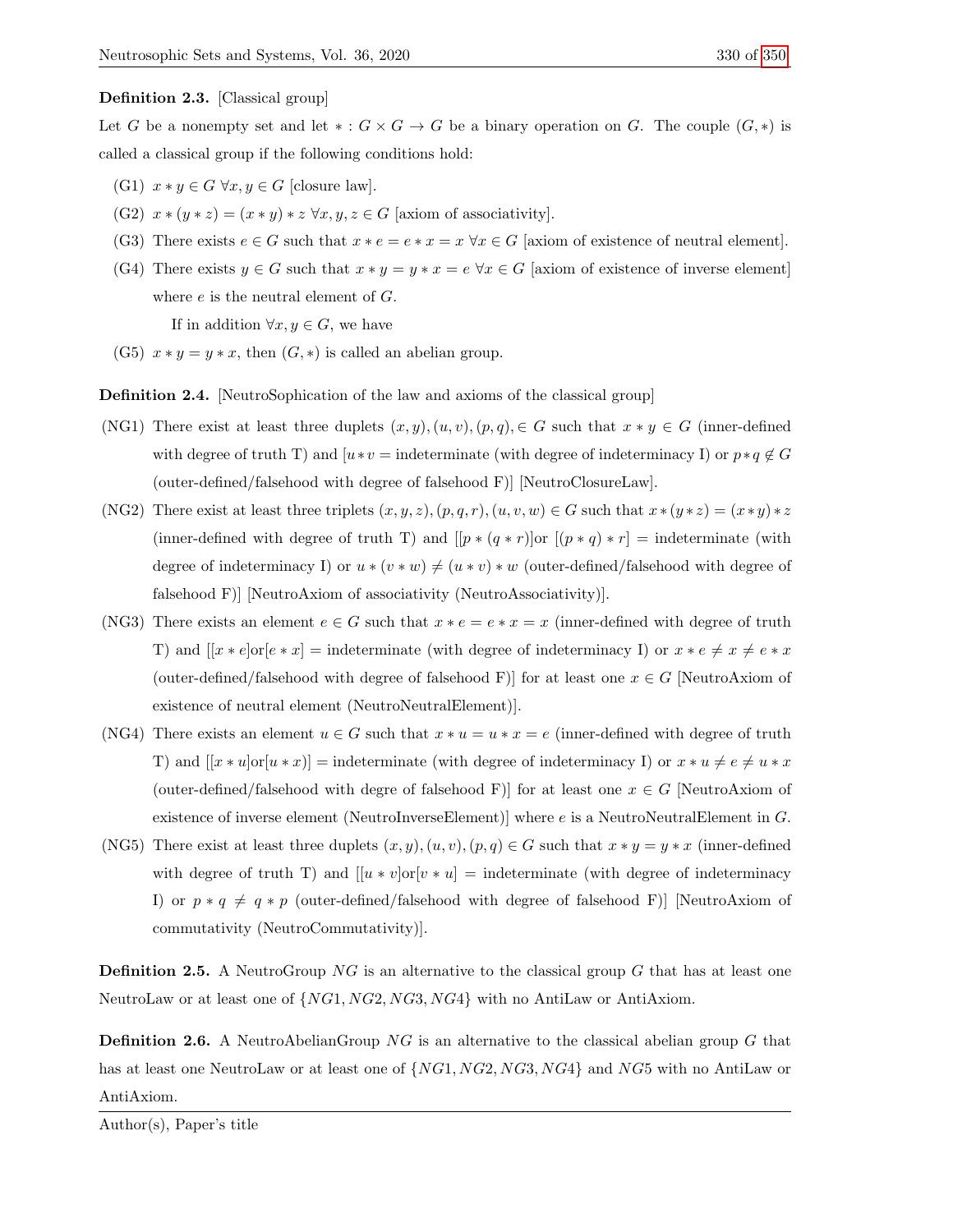**Example 2.7.** Let  $NG = N = \{1, 2, 3, 4 \cdots \}$ . Then  $(NG, .)$  is a finite NeutroGroup where "." is the binary operation of ordinary multiplication.

**Definition 2.8.** [Classical ring] Let R be a nonempty set and let  $+$ , . :  $R \times R \rightarrow R$  be binary operations of the usual addition and multiplication respectively defined on R. The triple  $(R, +, .)$  is called a classical ring if the following conditions  $(R1 - R9)$  hold:

- (R1)  $x + y \in R \ \forall x, y \in R$  [closure law of addition].
- (R2)  $x + (y + z) = (x + y) + z \,\forall x, y, z \in R$  [axiom of associativity].
- (R3) There exists  $e \in R$  such that  $x + e = e + x = x \,\forall x \in R$  [axiom of existence of neutral element].
- (R4) There exists  $-x \in R$  such that  $x + (-x) = (-x) + x = e \,\forall x \in G$  [axiom of existence of inverse element]
- (R5)  $x + y = y + x \,\forall x, y \in R$  [axiom of commutativity].
- (R6)  $x.y \in R \,\forall x, y \in R$  [closure law of multiplication].
- (R7)  $x.(y.z) = (x.y).z \,\forall x, y, z \in R$  [axiom of associativity].
- (R8)  $x.(y + z) = (x.y) + (x.z) \,\forall x, y, z \in R$  [axiom of left distributivity].
- (R9)  $(y + z)x = (y \cdot x) + (z \cdot x) \forall x, y, z \in R$  [axiom of right distributivity].

If in addition we have,

(R10)  $x.y = y.x \,\forall x, y \in R$  [axiom of commutativity],

then  $(R, +, .)$  is called a commutative ring.

**Definition 2.9.** NeutroSophication of the laws and axioms of the classical ring

- (NR1) There exist at least three duplets  $(x, y), (u, v), (p, q) \in R$  such that  $x+y \in R$  (inner-defined with degree of truth T) and  $[u + v =$  indeterminate (with degree of indeterminacy I) or  $p + q \notin R$ (outer-defined/falsehood with degree of falsehood F)] [NeutroClosure law of addition].
- (NR2) There exist at least three triplets  $(x, y, z), (p, q, r), (u, v, w) \in R$  such that  $x+(y+z) = (x+y)+z$ (inner-defined with degree of truth T) and  $[[p + (q + r)]\text{or}[(p + q) + r] =$  indeterminate (with degree of indeterminacy I) or  $u + (v + w) \neq (u + v) + w$  (outer-defined/falsehood with degree of falsehood F)] [NeutroAxiom of associativity (NeutroAssociativity)].
- (NR3) There exists an element  $e \in R$  such that  $x + e = x + e = x$  (inner-defined with degree of truth T) and  $[[x+e]\text{or}[e+x] = \text{indeterminate}$  (with degree of indeterminate I) or  $x + e \neq x \neq e + x$ (outer-defined/falsehood with degree of falsehood F)] for at least one  $x \in R$  [NeutroAxiom of existence of neutral element (NeutroNeutralElement)].
- (NR4) There exists  $-x \in R$  such that  $x + (-x) = (-x) + x = e$  (inner-defined with degree of truth T) and  $[[-x + x]$ or $[x + (-x)]$  = indeterminate (with the degree of indeterminate I) or  $-x+x \neq e \neq x + (-x)$  (outer-defined/falsehood with degree of falsehood F)] for at least one  $x \in R$  [NeutroAxiom of existence of inverse element (NeutroInverseElement)].

Author(s), Paper's title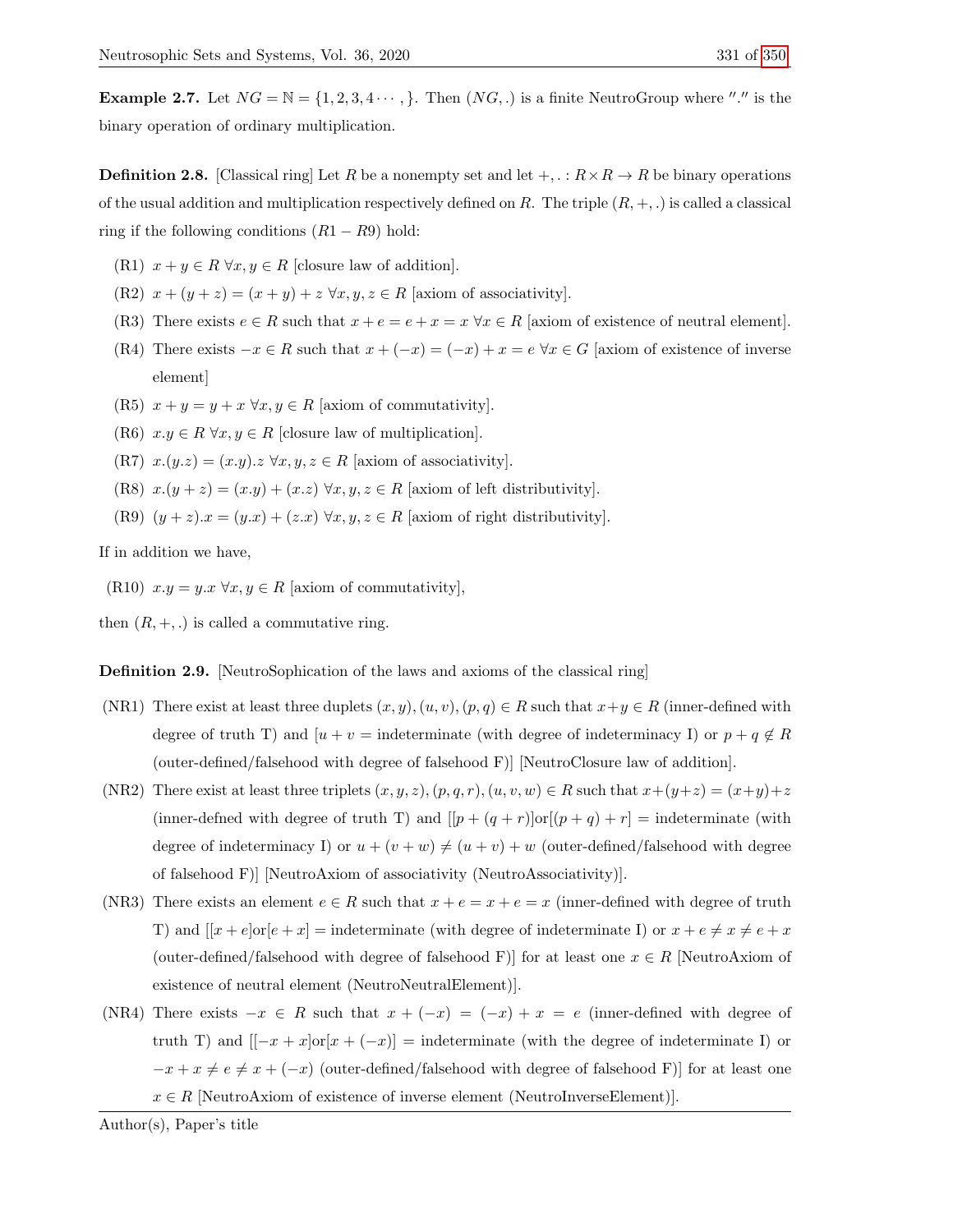- (NR5) There exist at least three duplets  $(x, y), (u, v), (p, q) \in R$  such that  $x + y = y + x$  (inner-defined with degree of truth T) and  $[|p+q]\text{or}|q+p] = \text{indeterminate}$  (with degree of indeterminacy I) or  $u + v \neq v + u$  (outer-defined/falsehood with degree of falsehood F)] [NeutroAxiom of commutativity (NeutroCommutativity)].
- (NR6) There exist at least three duplets  $(x, y), (p, q), (u, v) \in R$  such that  $x, y \in R$  (inner-defined with degree of truth T) and  $[u.v = \text{indeterminate}$  (with degree of indeterminacy I) or  $p.q \notin R$ (outer-defined/falsehood with degree of falsehood F)] NeutroClosure law of multiplication].
- (NR7) There exist at least three triplets  $(x, y, z), (p, q, r), (u, v, w) \in R$  such that  $x.(y.z) = (x.y).z$ (inner-defined with degree of truth T) and  $[[p(q,r)]\text{or}[(p,q).r] =$  indeterminate (with degree of indeterminacy I) or  $u.(v.w) \neq (u.v).w$  (outer-defined/falsehood with degree of falsehood F)] [NeutroAxiom of associativity (NeutroAssociativity)].
- (NR8) There exist at least three triplets  $(x, y, z), (p, q, r), (u, v, w) \in R$  such that  $x.(y + z) = (x. y) + (y. z)$  $(x.z)$  (inner-defined with degree of truth T) and  $[[p.(q + r)]or[(p.q) + (p.r)] =$  indeterminate (with degree of indeterminacy I) or  $u.(v + w) \neq (u.v) + (u.w)$  (outer-defined/falsehood with degree of falsehood F)] [NeutroAxiom of left distributivity (NeutroLeftDistributivity)].
- (NR9) There exist at least three triplets  $(x, y, z), (p, q, r), (u, v, w) \in R$  such that  $(y + z)x = (y.x) +$  $(z.x)$  (inner-defined with degree of truth T) and  $[[(v+w).u]\text{or}[(v.u)+(w.u)] = \text{indeterminate}$ (with degree of indeterminacy I) or  $(v + w) \cdot u \neq (v \cdot u) + (w \cdot u)$  (outer-defined/falsehood with degree of falsehood F)] [NeutroAxiom of right distributivity (NeutroRightDistributivity)].
- (NR10) There exist at least three duplets  $(x, y), (p, q), (u, v) \in R$  such that  $x \cdot y = y \cdot x$  (inner-defined with degree of truth T) and  $[[p.q]\text{or}[q.p] = \text{indeterminate}$  (with degree of indeterminacy I) or  $u.v \neq v.u$  (outer-defined/falsehood with degree of falsehood F)] [NeutroAxiom of commutativity (NeutroCommutativity)].

**Definition 2.10.** A NeutroRing  $NR$  is an alternative to the classical ring R that has at least one NeutroLaw or at least one of  $\{NR1, NR2, NR3, NR4, NR5, NR6, NR7, NR8, NR9\}$  with no AntiLaw or AntiAxiom.

**Definition 2.11.** A NeutroNoncommutativeRing  $NR$  is an alternative to the classical noncommutative ring  $R$  that has at least one NeutroLaw or at least one of  $\{NR1, NR2, NR3, NR4, NR5, NR6, NR7, NR8, NR9\}$  and  $NR10$ with no AntiLaw or AntiAxiom.

- **Example 2.12.** (i) Let  $NR = \mathbb{Z}$  and let  $\oplus$  be a binary operation of ordinary addition and for all  $x, y \in NR$ , let  $\odot$  be a binary operation defined on  $NR$  as  $x \odot y = \sqrt{xy}$ . Then  $(NR, \oplus, \odot)$  is a NeutroRing.
	- (ii) Let  $NR = \mathbb{Q}$  and let  $\oplus$  be a binary operation of ordinary addition and for all  $x, y \in NR$ , let  $\odot$ be a binary operation defined on NR as  $x \odot y = x/y$ . Then  $(NR, \oplus, \odot)$  is a NeutroRing.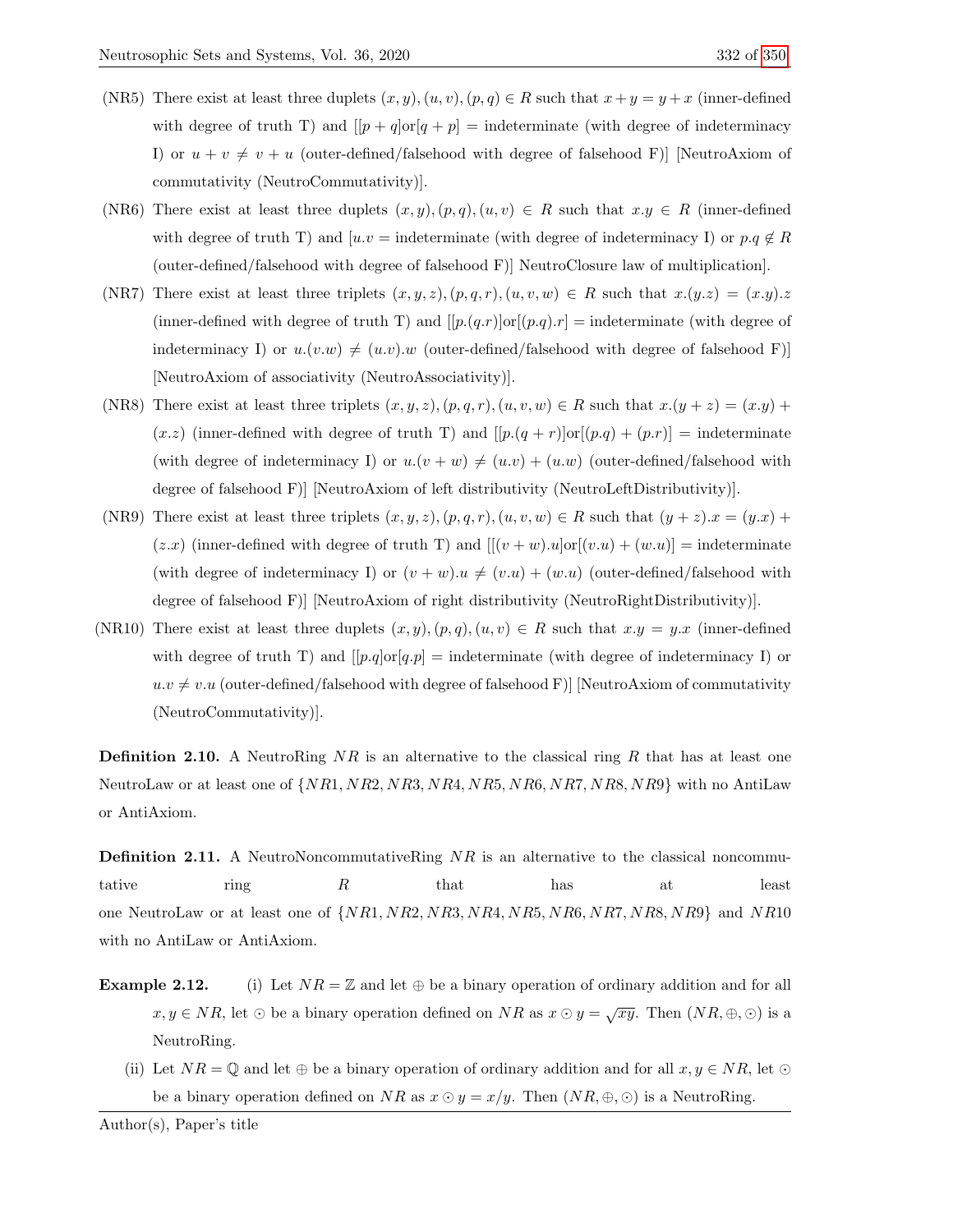#### 3. Formulation of NeutroVectorSpaces

In this section, we present the concept of NeutroVectorSpaces and study their elementary properties.

## Definition 3.1. [\[7\]](#page-22-13) [Classical Vector Space]

A vector space consists of a nonempty set V of objects (called vectors) that can be added, that can be multiplied by a real or complex number (called a scalar in this context), and for which the following laws and axioms hold:

#### The Law and Axioms for vector addition

- (A1) If u and v are in V, then  $u + v$  is in V.
- (A2)  $u + (v + w) = (u + v) + w$  for all  $u, v$ , and w in V.
- (A3) An element 0 in V exist such that  $v + 0 = v = 0 + v$  for every v in V.
- (A4) For each v in V, an element  $-v$  in V exist such that  $-v+v=0$  and  $v+(-v)=0$ .
- (A5)  $u + v = v + u$  for all u and v in V.

#### The Law and Axioms for scalar multiplication

- (S1) If v is in V, then av is in V for all  $a$  in  $\mathbb{R}$ .
- (S2)  $a(v + w) = av + aw$  for all v and w in V and all  $a \in \mathbb{R}$ .
- (S3)  $(a + b)v = av + bv$  for all v in V and all a and  $b \in \mathbb{R}$ .
- (S4)  $a(bv) = (ab)v$  for all v in V and all a and b in R.
- (S5)  $1v = v$  for all v in V.

**Definition 3.2.** [NeutroSophication of the law and axioms of the classical vector space]

# NeutroSophication of the law and axioms for vector addition

- (NA1) There exist at least three duplets  $(u, v), (w, x), (y, z) \in V$  such that  $u + v \in V$  (inner-defined with degree of truth T) and  $[w+x]$  indeterminate (with degree of indeterminacy I) or  $y+z \notin V$ (outer-defined/falsehood with degree of falsehood F)].
- (NA2) There exist at least three triplets  $(u, v, w), (x, y, z), (p, q, r) \in V$  such that  $u+(v+w) = (u+v)+w$ (inner-defined with degree of truth T) and  $[[x + (y + z)]\text{or}[(x + y) + z] =$  indeterminate (with degree of indeterminacy I) or  $p + (q + r) \neq (p + q) + r$  (outer-defined/falsehood with degree of falsehood F)].
- (NA3) There exists an element  $e \in V$  such that  $v + e = e + v = v$  (inner-defined with degree of truth T) and  $[[v + e] \text{or} [e + v] = \text{indeterminate}$  (with degree of indeterminacy I) or  $v + e \neq v \neq e + v$ (outer-defined/falsehood with degree of falsehood F)] for at least one  $v \in V$ .
- (NA4) There exists  $-v \in V$  such that  $v + (-v) = (-v) + v = e$  (inner-defined with degree of truth T) and  $([-v+v]\text{or}[v+(-v)]$  = indeterminate (with degree of indeterminacy I) or  $[-v+v] \neq e \neq 0$  $v + (-v)$  (outer-defined/falsehood with degree of falsehood F)]

Author(s), Paper's title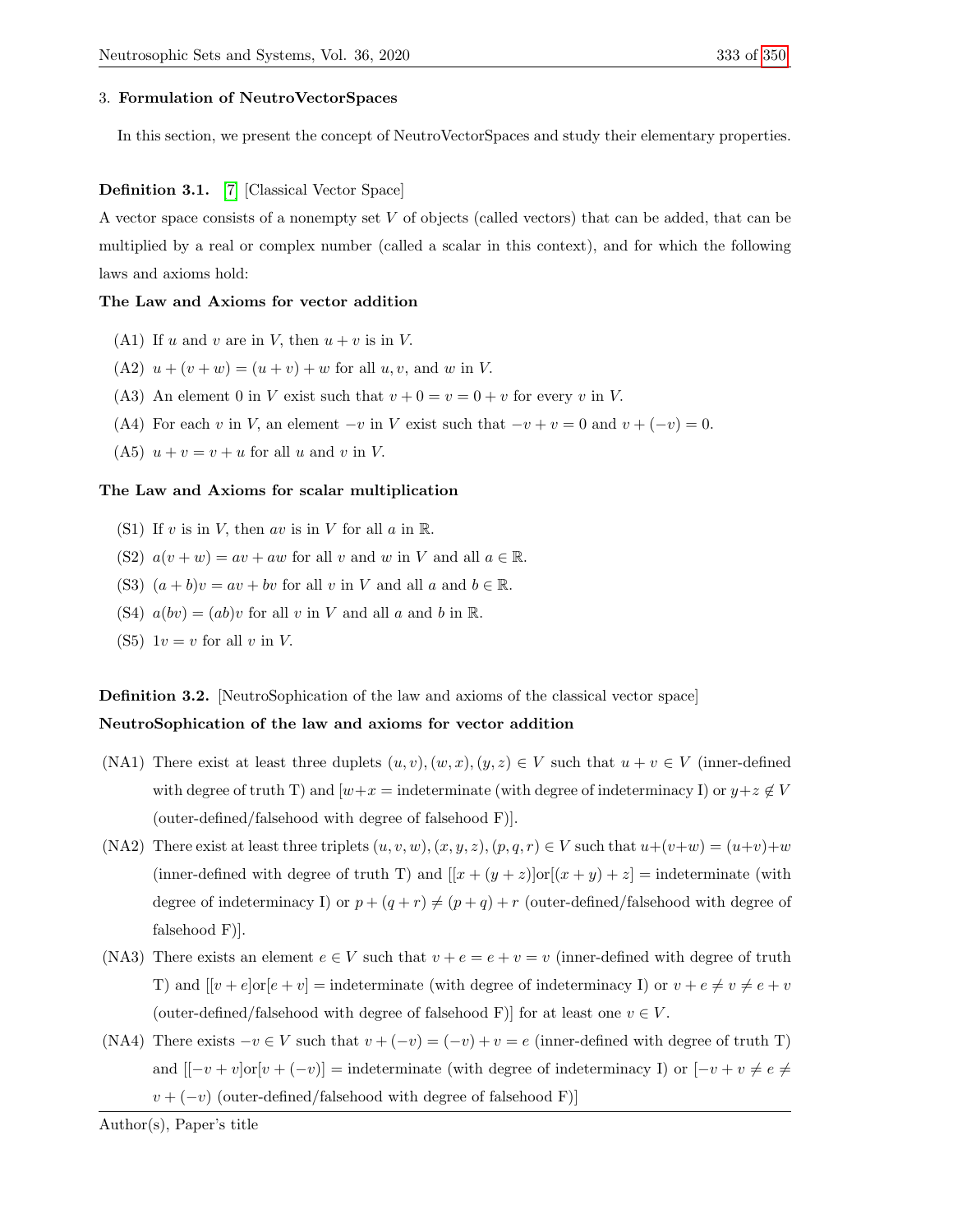(NA5) There exist at least three duplets  $(u, v), (x, y), (w, z) \in V$  such that  $u + v = v + u$  (inner-defined with degree of truth T) and  $[[x + y] \text{or} [y + x] = \text{indeterminate}$  (with degree of indeterminacy I) or  $w + z \neq z + w$  (outer-defined/falsehood with degree of falsehood F)].

# NeutroSophication of the law and axioms for scalar multiplication

- (NS1) There exist at least three duplets  $(a, v), (b, u), (c, x)$  with  $a, b, c \in K$  and  $v, u, x \in V$  such that  $av \in V$  (inner-defined with degree of truth T) and  $[bu =$  indeterminate (with degree of indeterminacy I) or  $cx \notin V$  (degree of falsehood F).
- (NS2) There exist at least three triplets  $(k, x, y), (m, u, v), (n, w, z)$  with  $k, m, n \in K$  and  $x, y, u, v, w, z \in X$  such that  $k(x + y) = kx + ky$  (inner-defined with degree of truth T) and  $[[m(u+v)]\text{or}[mu+mv] = \text{indeterminate (with degree of indeterminacy I) or } n(w+z) \neq nw+nz$ (outer-defined/falsehood with degree of falsehood F)].
- (NS3) There exist at least three triplets  $(k, m, x)$ ,  $(p, q, y)$ ,  $(r, s, z)$  with  $k, m, p, q, r, s \in K$  and  $x, y, z \in X$ such that  $(k+m)x = kx+mx$  (inner-defined with degree of truth T) and  $[(p+q)y]\text{or}[py+qy] =$ indeterminate (with degree of indeterminacy I) or  $(r + s)z \neq rz + sz$  (outer-defined/falsehood with degree of falsehood F)].
- (NS4) There exist at least three triplets  $(k, m, x), (p, q, y), (r, s, z)$  with  $k, m, p, q, r, s \in K$  and  $x, y, z \in X$  such that  $k(mx) = (km)x = (mk)x$  (inner-defined with degree of truth T) and  $[ [p(qy)]\text{or} [q(py)]\text{or} [p(q)y] = \text{indeterminate (with degree of indeterminacy I) or } r(sz) \neq (rs)z$ (outer-defined/falsehood with degree of falsehood F)].
- (NS5) There exists an element  $k \in K$  such that  $kv = v$  (inner-defined with degree of truth T) and  $kv =$  indeterminate (with degree of indeterminacy I) or  $kv \neq v$  (outer-defined/falsehood with degree of falsehood F)] for at least one  $v \in V$ .

Definition 3.3. [AntiSophication of the law and axioms of the classical vector space]

# AntiSophication of the law and axioms for vector addition

- (AA1) For all the duplets  $(u, v) \in V$ ,  $u + v \notin V$ .
- (AA2) For all the triplets  $(u, v, w) \in V$ ,  $u + (v + w) \neq (u + v) + w$ .
- (AA3) There does not exist an element e in V such that  $v + e = v = e + v$  for every v in V.
- (AA4) There does not exist  $-v$  in V such that  $v + (-v) = (-v) + v = e$  for all  $v \in V$  where e is a AntiNeutralElement in V.
- (AA5) For all the duplets  $(u, v) \in V$ ,  $u + v \neq v + u$ .

#### AntiSophication of the law and axioms for scalar multiplication

- (AS1) For all  $v \in V$  and  $a \in \mathbb{R}$ ,  $av \notin V$ .
- (AS2) For all  $u, v \in V$  and  $a \in \mathbb{R}$ ,  $a(u + v) \neq au + av$ .
- (AS3) For all  $v \in V$  and  $a, b \in \mathbb{R}$ ,  $(a + b)v \ne av + bv$ .
- (AS4) For all  $v \in V$  and  $a, b \in \mathbb{R}$ ,  $a(bv) \neq (ab)v$ .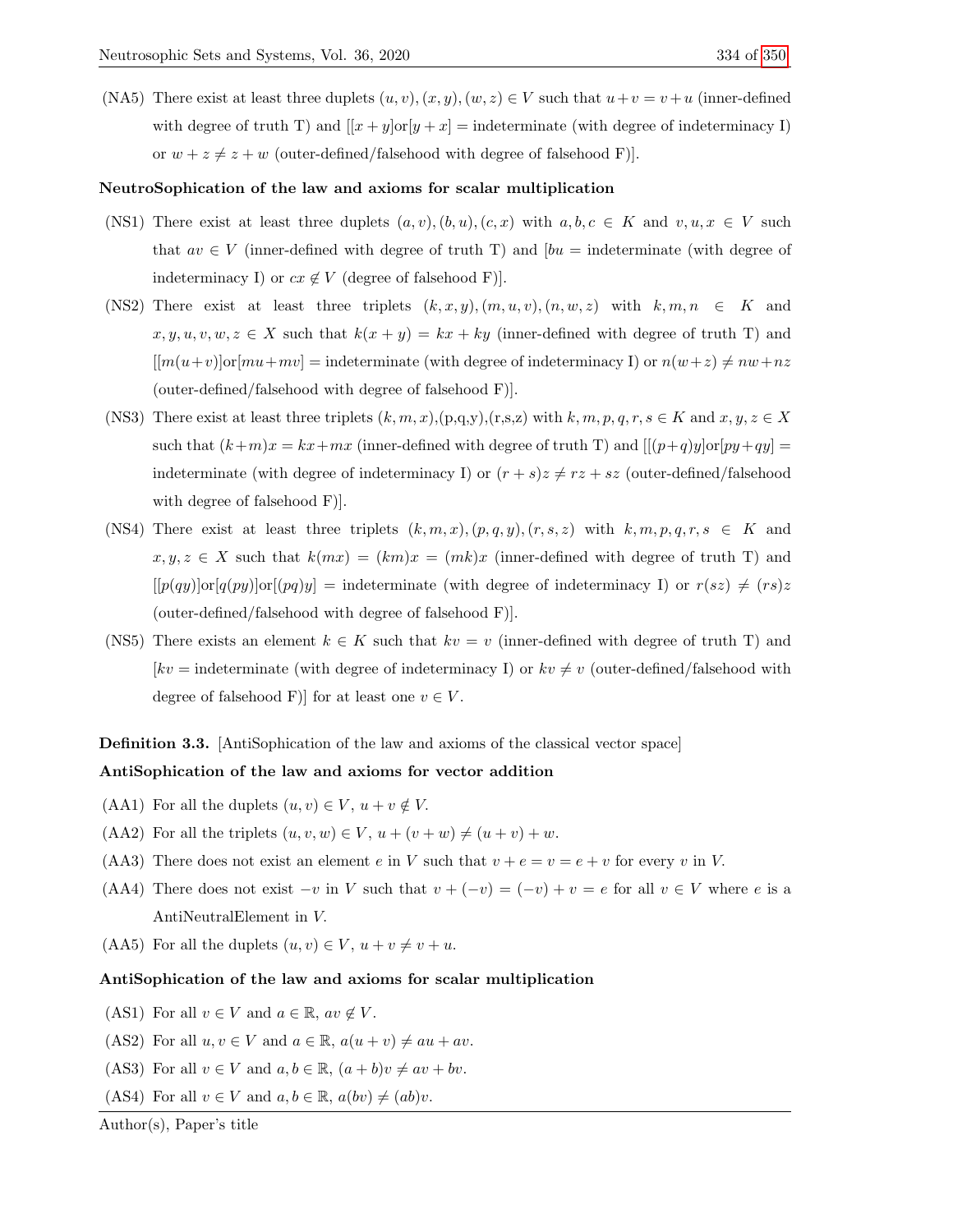(AS5) For all  $v \in V$ ,  $1v \neq v$ .

**Definition 3.4.** Let  $(K, +, \cdot)$  be a field. A NeutroField  $(NK, +, \cdot)$  is an alternative to the classical field  $(K, +, \cdot)$  that has at least one NeutroLaw or at least one NeutroAxiom with no Antilaw or AntiAxiom.

**Definition 3.5.** Let  $(K, +, \cdot)$  be a field. An AntiField  $(AK, +, \cdot)$  is an alternative to the classical field  $(K, +, \cdot)$  that has at least one AntiLaw or at least one AntiAxiom.

**Definition 3.6.** Let " $+$ " be addition of vectors, " $\cdot$ " be multiplication of vector by scalars and let K be a Neutro/classical field. A NeutroVectorSpace  $(NV, +, \cdot)$  is an alternative to the classical vector space  $(V, +, \cdot)$  that has at least one NeutroLaw or at least one of  $\{NA1 - NS5\}$  with no Antilaw or AntiAxiom.

If K is a classical field, then the quadruple  $(NV, +, \cdot, K)$  is called a weak NeutroVectorSpace over K. And the quadruple  $(NV, +, \cdot, K)$  is called a strong NeutroVectorSpace if K is a NeutroField (i.e.,  $K = NK$ ).

**Definition 3.7.** Let " $+$ " be addition of vectors, " $\cdot$ " be multiplication of vectors by scalars and let K be a Anti/classical field. An AntiVectorSpace  $(AV, +, \cdot)$  is an alternative to the classical vector space  $(V, +, \cdot)$  that has at least one AntiLaw or at least one of  $\{AA1 - AS5\}.$ 

If K is a classical field, then the quadruple  $(AV, +, \cdot, K)$  is called a weak AntiVectorSpace over K. And the quadruple  $(AV, +, \cdot, K)$  is called a strong AntiVectorSpace if K is a AntiField (i.e.,  $K = AK$ ).

<span id="page-7-0"></span>**Theorem 3.8.** Let  $(V, +, \cdot)$  be a classical vector space over a field K. Then,

- (1) there are 1023 classes of NeutroVector Spaces.
- (2) there are 58025 classes of AntiVector Spaces.

*Proof.* The proof follows easily from Theorem [2.2.](#page-1-0)  $\Box$ 

Theorem [3.8](#page-7-0) shows that there are many classes of NeutroVector Spaces. The trivial cases from the 1023 classes are the cases where NA1 − NS5 hold. Examples of weak and strong NeutroVectorSpaces for the trivial cases are given in Example [3.9.](#page-7-1)

<span id="page-7-1"></span>**Example 3.9.** Let  $V = \mathbb{Z}_{12}$  and  $K = \mathbb{R}$ . Define addition and scalar multiplication by

$$
x \oplus y = \frac{2x + 3y}{2}
$$
 and  $k \odot a = ka^2$ 

where  $\oplus$  is addition modulo 12. Then  $(V, \oplus, \odot)$  is a weak NeutroVectorSpace over a field K.

To see this:

(1) We will show that  $(V, \oplus)$  is a NeutroAbelianGroup.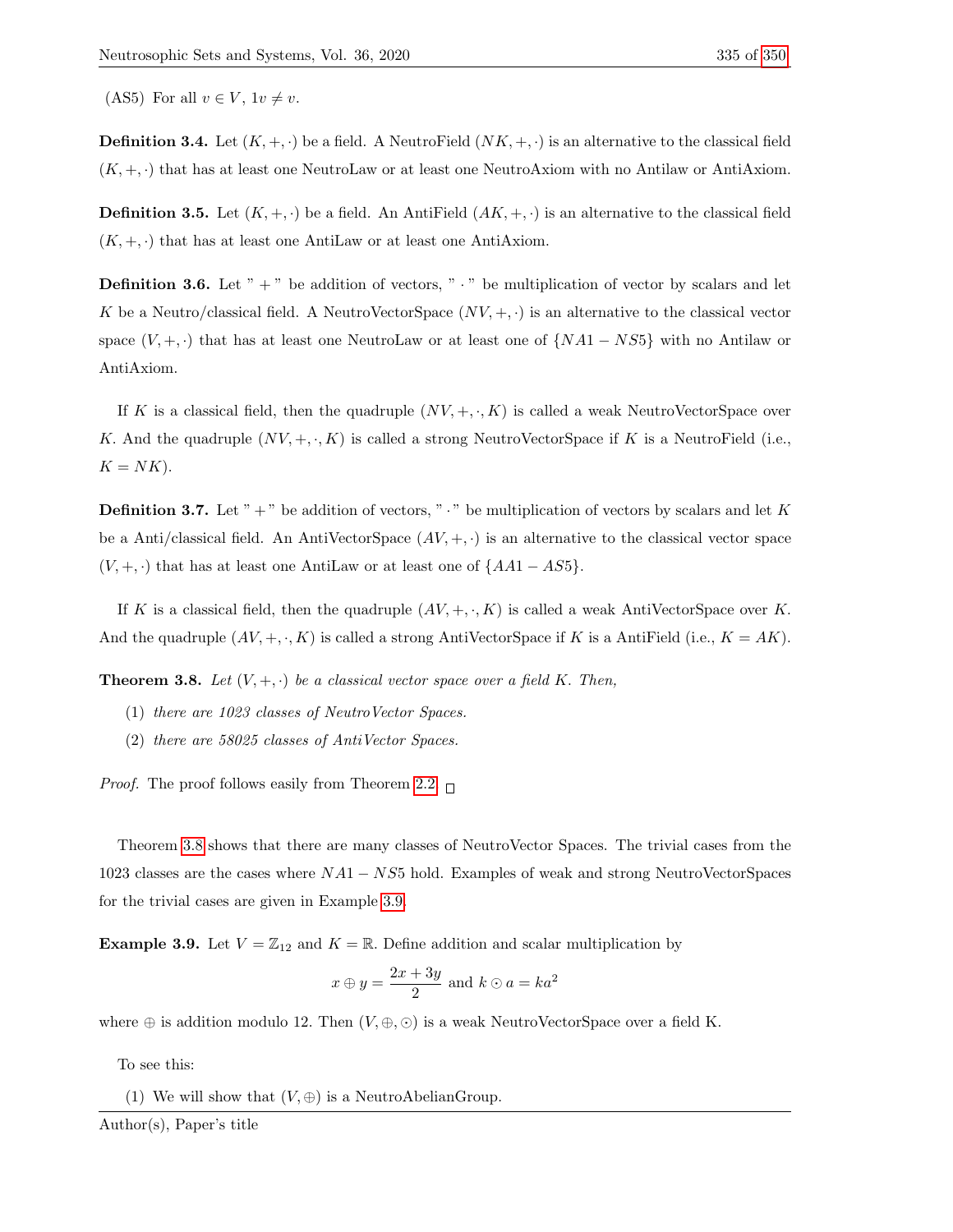- (a) There exist at least  $x, y \in V$  such that  $x \oplus y \in V$  and at least  $a, b \in V$  such that  $a \oplus b \notin V$ . For instance, if we take  $(x, y) = (1, 2)$  and  $(a, b) = (2, 1)$ , we will see that NV1 holds. Therefore  $\oplus$  is NeutroClosed.
- (b) Let  $x, y, z \in V$ . Then

 $x \oplus (y \oplus z) = \frac{4x + 6y + 9z}{4}$  and  $(x \oplus y) \oplus z = \frac{4x + 6y + 6z}{4}$ , equating these we have  $4x + 6y + 9z = 4x + 6y + 6z$  which gives  $9z = 6z$ , ∴  $3z = 0$  this implies that  $z = 0, 4$  and 8. Thus, only the triplets  $(x, y, 0), (x, y, 4)$ , and  $(x, y, 8)$  can verify the associativity of  $\oplus$  and therefore, ⊕ is NeutroAssociative.

- (c) Let  $e \in V$  such that  $x \oplus e = \frac{2x + 3e}{2} = x$  and  $e \oplus x = \frac{2e + 3x}{2} = x$ . Then  $\frac{2x+3e}{2} = \frac{2e+3x}{2}$  from which we obtain  $e = x$ . The elements of V that satisfy  $x \oplus x = x$  are 0,8. This shows that V has NeutroNeutral element.
- (d) Considering each NeutroNeutral element in (b) we can show that V has NeutroInverse element.
- (e) Let  $x, y \in V$ ,  $x \oplus y = \frac{2x+3y}{2}$  and  $y \oplus x = \frac{2y+3x}{2}$ . If " $\oplus$ " is commutative, we will have  $\frac{2x+3y}{2} = \frac{2y+3x}{2}$  from which we obtain  $x = y$ . This shows that only the duplet  $(x, x)$  can verify commutativity of  $\oplus$ . Thus,  $\oplus$  is NeutroCommutative. Hence,  $(V, \oplus)$  is a NeutroAbelianGroup.
- (2) We wish to find at least a triplet  $(k, m, u)$  with  $u \in V$  and  $k, m \in K$ , such that  $k \odot (m \odot u)$  $(km) \odot u.$

Now, consider  $(km) \odot u = (km)u^2 = kmu^2$  and  $k \odot (m \odot u) = k \odot (mu^2) = k(mu^2)^2 = km^2u^4$ . Equating these we have

$$
kmu^2 = km^2u^4,
$$

which gives

$$
mu^2 = 1.
$$

Since we need at least a triplet, take  $m = 1$ , then elements of V that will satisfy  $mu^2 = 1$  are 5, 7, 11.

So,  $k \odot (m \odot u) = (km) \odot u$  for at least the triplets  $(k, 1, 5)$ ,  $(k, 1, 7)$  and  $(k, 1, 11)$ .

(3) We want to show that, there exist at least a triplet  $(k, m, u)$  with  $u \in V$  and  $k, m \in K$ , such that  $(k+m) \odot u = k \odot u \oplus m \odot u$ . Consider,  $(k + m)$   $\odot u = (k + m)u^2 = ku^2 + mu^2$  and  $k \odot u \oplus m \odot u = ku^2 \oplus mu^2 = \frac{2ku^2 + 3mu^2}{2}.$ Equating these we have

> $ku^2 + mu^2 = \frac{2ku^2 + 3mu^2}{2}$  $\frac{1}{2}$ ,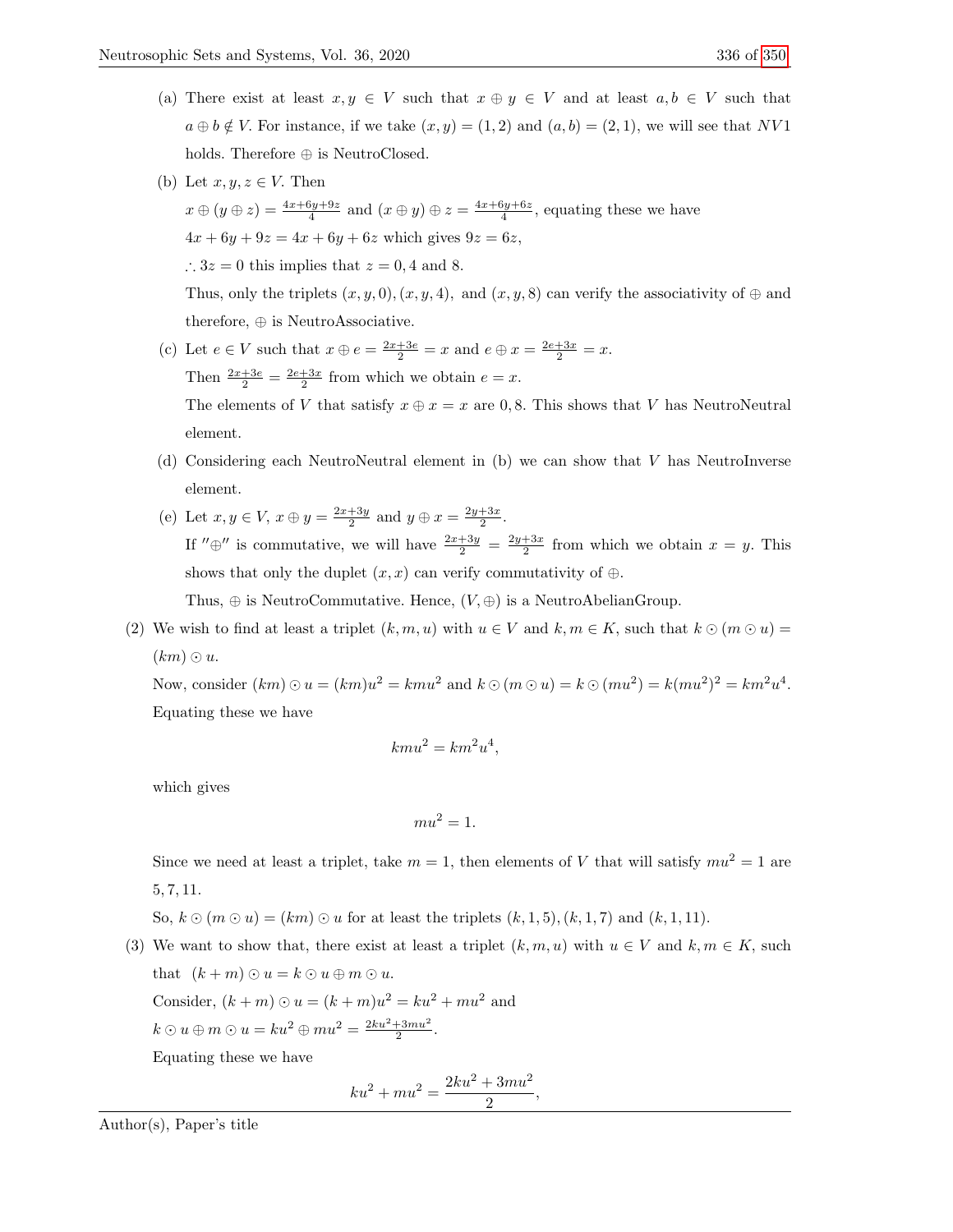which gives

 $mu^2 = 0 \implies u^2 = 0$ ∴  $u = 0$  and 6.

This shows that only the triplets  $(k, m, 0)$  and  $(k, m, 6)$  can verify  $(k+m) \odot u = k \odot u \oplus m \odot u.$ 

(4) We want to show that there exists at least a triplet  $(k, u, v)$  with  $u, v \in V$  and  $k \in K$ , such that  $k \odot (u \oplus v) = k \odot u \oplus k \odot v.$ Now, consider  $k \odot (u \oplus v) = k \odot \frac{(2u+3v)}{2} = k \frac{(2u+3v)^2}{4} = \frac{4ku^2+12kuv+9kv^2}{4} = \frac{4ku^2+9kv^2}{4}$  and  $k \odot$  $u \oplus k \odot v = ku^{2} \oplus kv^{2} = \frac{2ku^{2} + 3kv^{2}}{2}.$ 

Equating these we have

$$
4ku^2 + 9kv^2 = 4ku^2 + 6kv^2,
$$

which gives

$$
9kv^2 = 6kv^2
$$

$$
3kv^2 = 0 \implies v^2 = 0.
$$

So,

 $v = 0, 6.$ 

This shows that only the triplets  $(k, u, 0)$  and  $(k, u, 6)$  can verify  $k \odot (u \oplus v) = k \odot u \oplus k \odot v$ .

(5) We want to show that there exists at least a  $u \in V$  such that  $1 \odot u = u$ . We have that the only elements of V that satisfy  $1 \odot u = u^2 = u$  are 4 and 9.

Accordingly,  $(V, \oplus, \odot)$  is a weak NeutroVectorSpace over a field  $K = \mathbb{R}$ .

<span id="page-9-0"></span>**Example 3.10.** Let  $X = \{a, b, c, d, e\}$  be a universe of discourse and let  $\mathbb{K} = \{a, b, c, d\}$ .

<span id="page-9-1"></span>Let  $\oplus$  and  $\odot$  be the binary operations defined on K as shown in the Cayley tables below.

TABLE 1. (a) Cayley table for the binary operation  $\theta'' \oplus$  and (b) Cayley table for the binary operation  $^{\prime\prime}$   $\odot$ <sup> $\prime\prime$ </sup>

| $\oplus$    | a           | b            | $\mathbf{c}$ | d            | $\odot$      | a            | b            | $\mathbf{c}$ | đ            |
|-------------|-------------|--------------|--------------|--------------|--------------|--------------|--------------|--------------|--------------|
| a           | a           | $\mathbf{c}$ | $\mathbf{a}$ | $\mathbf{c}$ | a            | a            | $\mathbf{c}$ | a            | $\mathbf{c}$ |
| $\mathbf b$ | $\mathbf b$ | d            | $\mathbf b$  | d            | b            | <sub>b</sub> | d            | $\mathbf b$  | d            |
| $\mathbf c$ | $\mathbf c$ | a            | $\mathbf{c}$ | a            | $\mathbf{c}$ | a            | $\mathbf{c}$ | a            | $\mathbf{c}$ |
| d           | d           | $\mathbf b$  | $\mathbf d$  | b or d       | d            | b            | d            | $\mathbf b$  | d            |
|             |             |              |              |              |              |              |              |              |              |
| (a)         |             |              |              |              | b            |              |              |              |              |

(1)  $(\mathbb{K}, \oplus, \odot)$  is a trivial NeutroField.

(2)  $(\mathbb{K}, \oplus, \odot)$  taken over itself is a strong NeutroVector Space.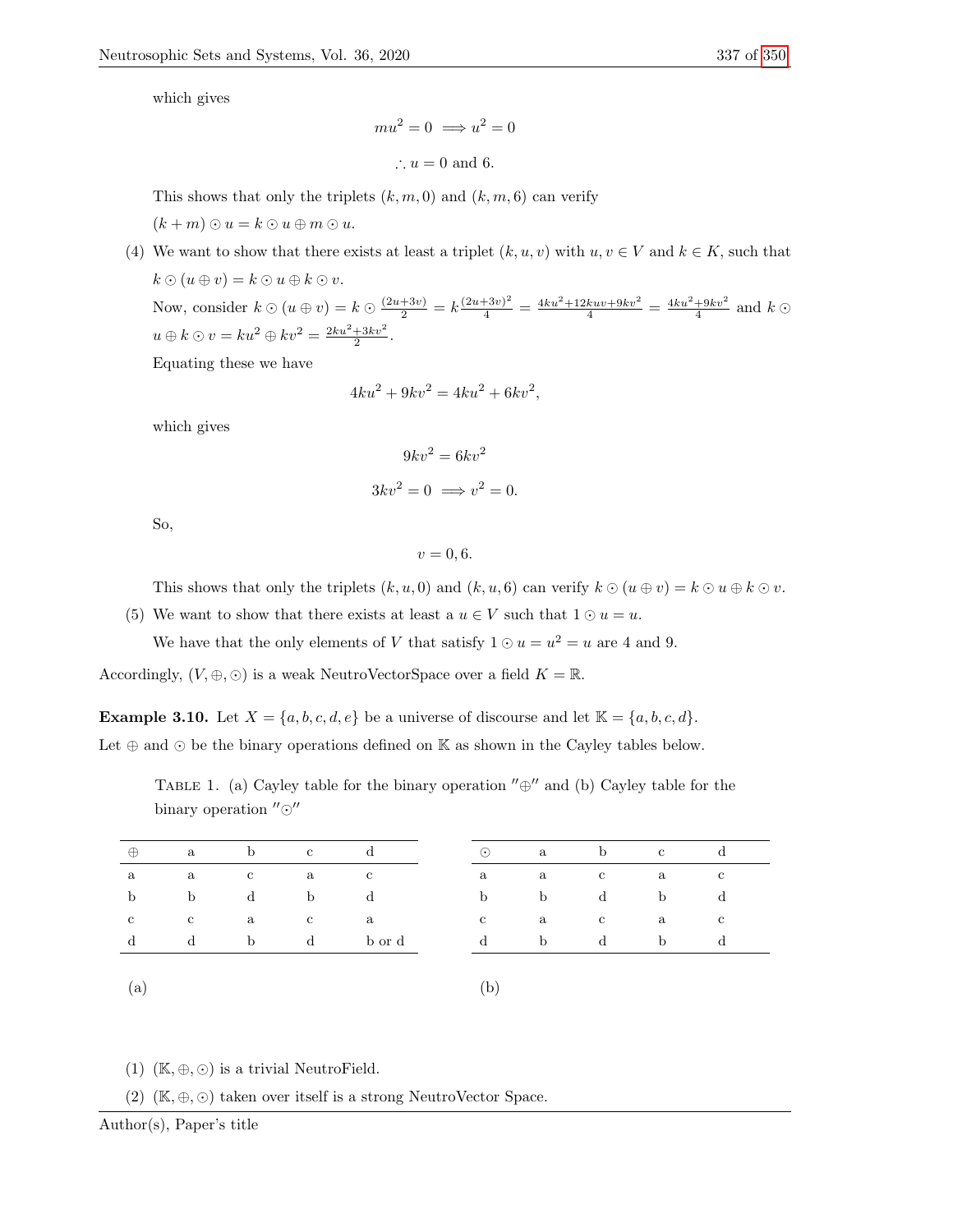- (1) To show that  $(\mathbb{K}, \oplus, \odot)$  is a trivial NeutroField we proceed as follows:
	- (a)  $(\mathbb{K}, \oplus)$  is a NeutroAbelianGroup. It is clear from the table that;
		- (i)  $d \oplus d = b$  or d.

So, the composition  $d\oplus d$  is indeterminate with 6.25% degree of indeterminacy and all other compositions are true with 93.75% degree of truth. Hence " $\oplus$ " is NeutroClosed.

- (ii)  $d \oplus (c \oplus a) = (d \oplus c) \oplus a = d$ ,  $a \oplus (c \oplus d) = a$ , but  $(a \oplus c) \oplus d = c \neq a$ . Hence " $\oplus$ " is NeutroAssociative.
- (iii) Since only the duplet  $(x, x) \in \mathbb{K}$  verify commutativity, for  $x = a, b, c \in \mathbb{K}$ . Hence  $^{\prime\prime}\oplus^{\prime\prime}$  is NeutroCommutative.
- (iv) Let  $N_x$  and  $I_x$  represent additive neutral and inverse element respectively with respect to any element  $x \in \mathbb{K}$ .

Then  $N_a = a$ ,  $N_c = c$  and  $N_b$ ,  $N_d$  do not exist.

 $I_a = a, I_c = c$  and  $I_b, I_d$  do not exist.

Hence,  $(\mathbb{K}, \oplus)$  is a NeutroAbelianGroup.

- (b)  $(K, \odot)$  is a NeutroAbelianGroup. It is clear from the table that;
	- (i)  $(a \odot b) \odot d = a \odot (b \odot d) = c$ ,  $(b \odot c) \odot d = d$  but  $b \odot (c \odot d) = b \neq d$ . Hence " $\odot$ " is NeutroAssociative.
	- (ii)  $a \odot c = c \odot a = a$ ,  $a \odot b = c$  but  $b \odot a = b$ . Hence,  $\odot$  is NeutroCommutative.
	- (iii) Let  $U_x$  and  $I_x$  represent multiplicative neutral and inverse element(s) respectively with respect to any element  $x \in \mathbb{K}$ .

Then,  $U_a = a$  and c.  $U_d = b$  and d.  $U_b$  and  $U_c$  do not exist.

 $I_a = a$  and c.  $I_d = b$  and d.  $I_c$  and  $I_b$  do not exist.

Hence,  $(\mathbb{K}, \odot)$  is a NeutroAbelianGroup.

- (c) Now, we show that  $\odot$  is distributive over  $\oplus$ . It is clear from the table that ;
	- (i)  $a \odot (b \oplus c) = a \odot b \oplus a \odot c = c$ ,  $b \odot (a \oplus b) = b$ , but  $b \odot a \oplus b \odot b = d \neq b$ . So, " $\odot$ " is left NeutroDistributive over  $^{\prime\prime}$ ⊕ $^{\prime\prime}$ .
	- (ii)  $(b \oplus c) \odot a = b \odot a \oplus c \odot a = b$ ,  $(c \oplus b) \odot d = c$ , but  $c \odot d \oplus b \odot d = a \neq c$ . So, " $\odot$ " is right NeutroDistributive over  $^{\prime\prime}\oplus^{\prime\prime}$ . Hence,  $^{\prime\prime}\odot^{\prime\prime}$  is NeutroDistributive over  $^{\prime\prime}\oplus^{\prime\prime}$ .

Accordingly,  $(\mathbb{K}, \oplus, \odot)$  is a trivial NeutroField.

(2) That  $(\mathbb{K}, \oplus, \odot)$  is a strong NeutroVector Space over itself, follows easily from all the properties established in solution of 1 above.

# **Proposition 3.11.** Every NeutroField taken over itself is a strong NeutroVectorSpace.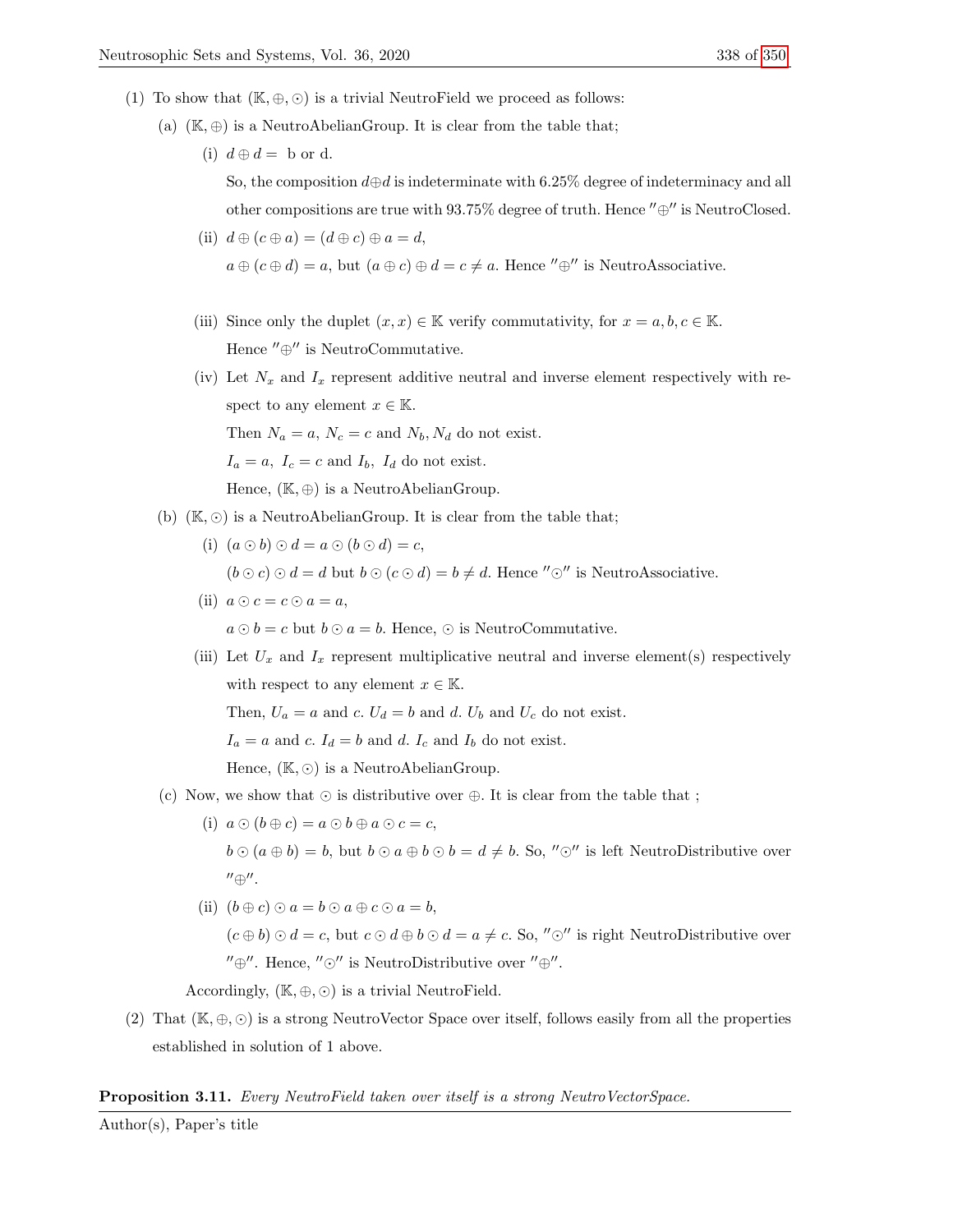*Proof.* The proof follows from Example [3.10](#page-9-0).  $\Box$ 

## 4. A Study of a Class of NeutroVectorSpaces

In this section, we shall consider a particular class of NeutroVectorSpaces  $(NV, +, \cdot)$  where

- (1)  $(NV,+)$  is a classical abelian group.
- (2) S1 is totally true for all  $v \in V$  and  $a \in K$ .
- (3) S2, S3, S4 and S5 are either partially true or partially indeterminate or partially false for some elements of V and K.

We shall refer to this class of NeutroVectorSpace as NeutroVectorSpace of type 4S (i.e., 4 of its scalar multiplication axioms are NeutroAxioms).

<span id="page-11-0"></span>**Example 4.1.** Let  $K = \mathbb{Z}_p$  (where p is prime) and  $NV = \mathbb{Z}_8$ . Define  $\oplus$  and  $\odot$  by

$$
a \oplus b = a + b
$$
 and  $k \odot a = a^2 + ka$ .

Where  $'' +''$  is addition modulo 8.

Then  $(NV, \oplus, \odot)$  is a weak NeutroVectorSpace of type 4S over the field  $K = \mathbb{Z}_p$ .

It is easy to show that  $(NV, \oplus)$  is an abelian group. Also, it is easy to see that S1 holds.

Now it remains to show that  $NS2, NS3, NS4$  and  $NS5$  hold.

(1) We want to show that there exists at least a triplet  $(k, x, y)$  with  $k \in K$  and  $x, y \in NV$  such that

$$
k \odot (x \oplus y) = k \odot x \oplus k \odot y.
$$

Now,  $k \odot (x \oplus y) = k \odot (x + y) = (x + y)^2 + k(x + y) = x^2 + y^2 + 2xy + kx + ky$ . And  $k \odot x \oplus k \odot y = (x^2 + kx) \oplus (y^2 + ky) = x^2 + y^2 + kx + ky.$ 

$$
\therefore x^2 + y^2 + 2xy + kx + ky = x^2 + y^2 + kx + ky
$$

$$
\Longrightarrow xy = 0.
$$

Hence  $x = 0$  or  $y = 0$ ,  $(x, y) = (2, 4)$ ,  $(x, y) = (4, 2)$ ,  $(x, y) = (4, 6)$  and  $(x, y) = (6, 4)$ . This shows that only the triplets  $(k, x, 0), (k, 0, y), (k, 2, 4), (k, 4, 2), (k, 4, 6)$  and  $(k, 6, 4)$  can verify  $NS2$ .

(2) We want to show that there exists at least a triplet  $(k, m, u)$  with  $k, m \in K$  and  $u \in NV$  such that

$$
(k+m)\odot u=k\odot u+m\odot u.
$$

 $(k+m) \odot u = u^2 + (k+m)u = u^2 + ku + mu$  and  $k \odot u \oplus m \odot u = 2u^2 + ku + mu$ .

Then, we have

$$
u2 + ku + mu = 2u2 + ku + mu
$$

$$
\implies u2 = 0.
$$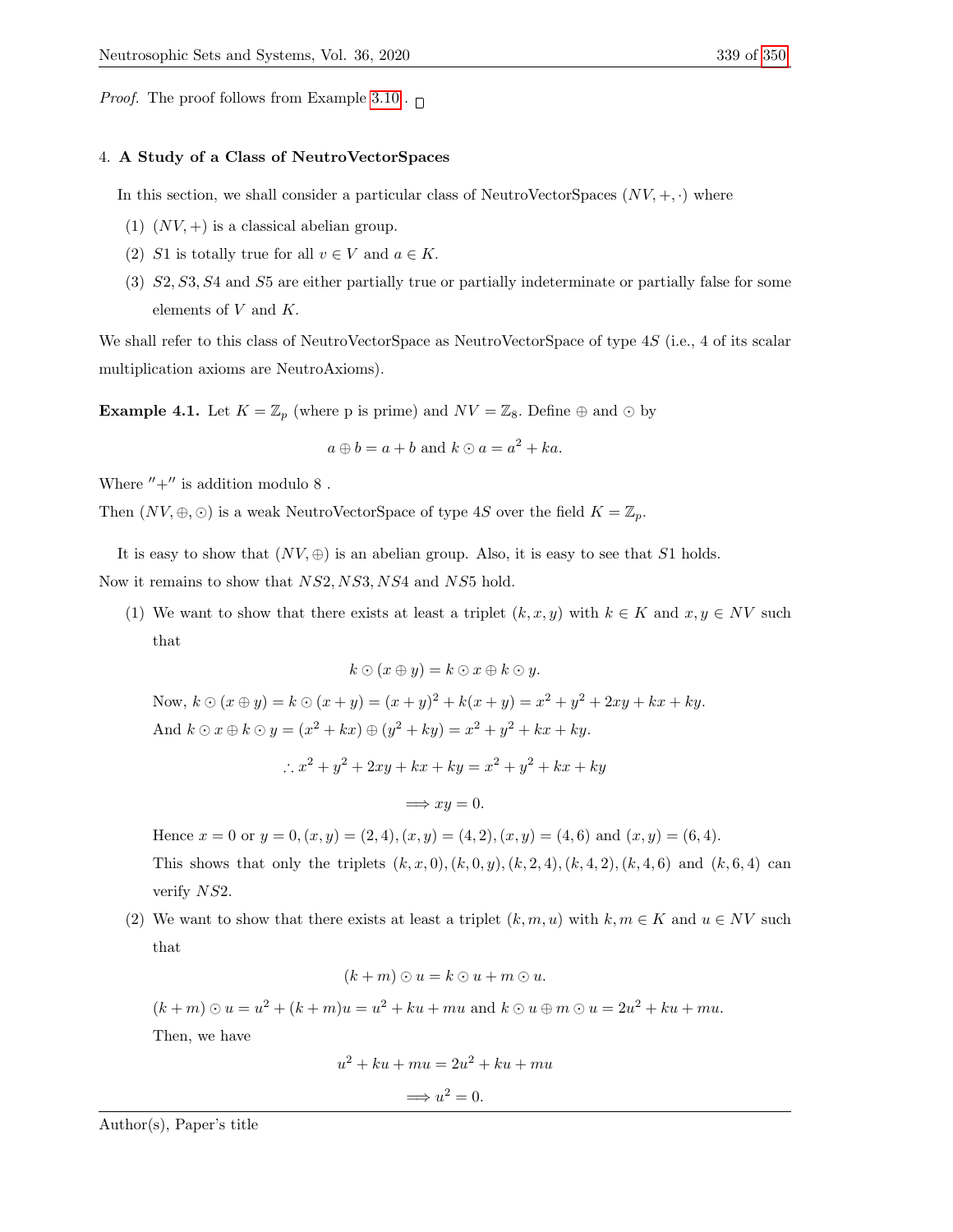$$
\therefore u = 0 \text{ and } 4.
$$

Hence, only the triplet  $(k, m, 0)$  and  $(k, m, 4)$  can verify NS3.

(3) We want to show that there exists at least a triplet  $(k, m, u)$  with  $u \in NV$  and  $k, m \in K$ , such that  $k \odot (m \odot u) = (km) \odot u$ .

Now, consider  $(km)$   $\odot u = u^2 + (km)u = u^2 + kmu$  and

 $k \odot (m \odot u) = k \odot (u^2 + mu) = (u^2 + mu)^2 + k(u^2 + mu) = u^4 + 2mu^3 + m^2u^2 + ku^2 + kmu.$ 

Equating these we have

$$
u^2 + 2mu + m^2 + k = 1.
$$

Since we need at least a triplet, take  $k = 1$ , then we have  $u^2 + 2um + m^2 = 0$  and this gives  $u = -m$ .

Hence, at least the triplet  $(1, m, -m)$  satisfies NS4.

(4) We want to show that there exists at least  $v \in NV$  such that  $1 \odot v = v$ .

From definition of  $\odot$  we have that the only elements of NV that satisfy

$$
1 \odot u = v^2 + v = v
$$
 are 0 and 4.

Hence  $(NV, \oplus, \odot)$  is a weak NeutroVectorSpace of type 4S over the field  $K = \mathbb{Z}_p$ .

<span id="page-12-1"></span>**Example 4.2.** Let  $X = \{a, b, c, d, e\}$  be a universe of discourse. Let  $\mathbb{K} = \{a, b, c, d\}$  be the Neutrofield defined in Example [3.10](#page-9-0) and let  $NV = \left\{v_1 = \frac{a}{e}, v_2 = \frac{b}{e}, v_3 = \frac{c}{e}, v_4 = \frac{d}{e}\right\}.$ 

Define on NV the binary operation  $+^{\prime}$  as in the table below and scalar multiplication  $\star$  by

$$
a\star v=\frac{a\odot x}{e},
$$

<span id="page-12-0"></span>here  $\odot$  is the multiplication in  $\mathbb K$  defined in Table [1](#page-9-1) (b) for all elements in  $\mathbb K$ .

| $+^{\prime}$ | $v_1$ | $v_2$ | $v_3$ | $v_4$ |  |
|--------------|-------|-------|-------|-------|--|
| $v_1$        | $v_1$ | $v_2$ | $v_3$ | $v_4$ |  |
| $v_2$        | $v_2$ | $v_3$ | $v_4$ | $v_1$ |  |
| $v_3$        | $v_3$ | $v_4$ | $v_1$ | $v_2$ |  |
| $v_4$        | $v_4$ | $v_1$ | $v_2$ | $v_3$ |  |

TABLE 2. Cayley table for the binary operation  $+^{\prime}$ 

Then  $(NV, +', \star)$  is a strong NeutroVectorSpace of type 4S over K.

It is clear from Table [2](#page-12-0) that  $(NV, +')$  is an abelian group. Also, it is easy to see that S1 holds. Now it remains to show that NS2, NS3, NS4 and NS5 hold.

It can be seen from Table [1](#page-9-1) (a), Table [1](#page-9-1) (b) and Table [2](#page-12-0) that ;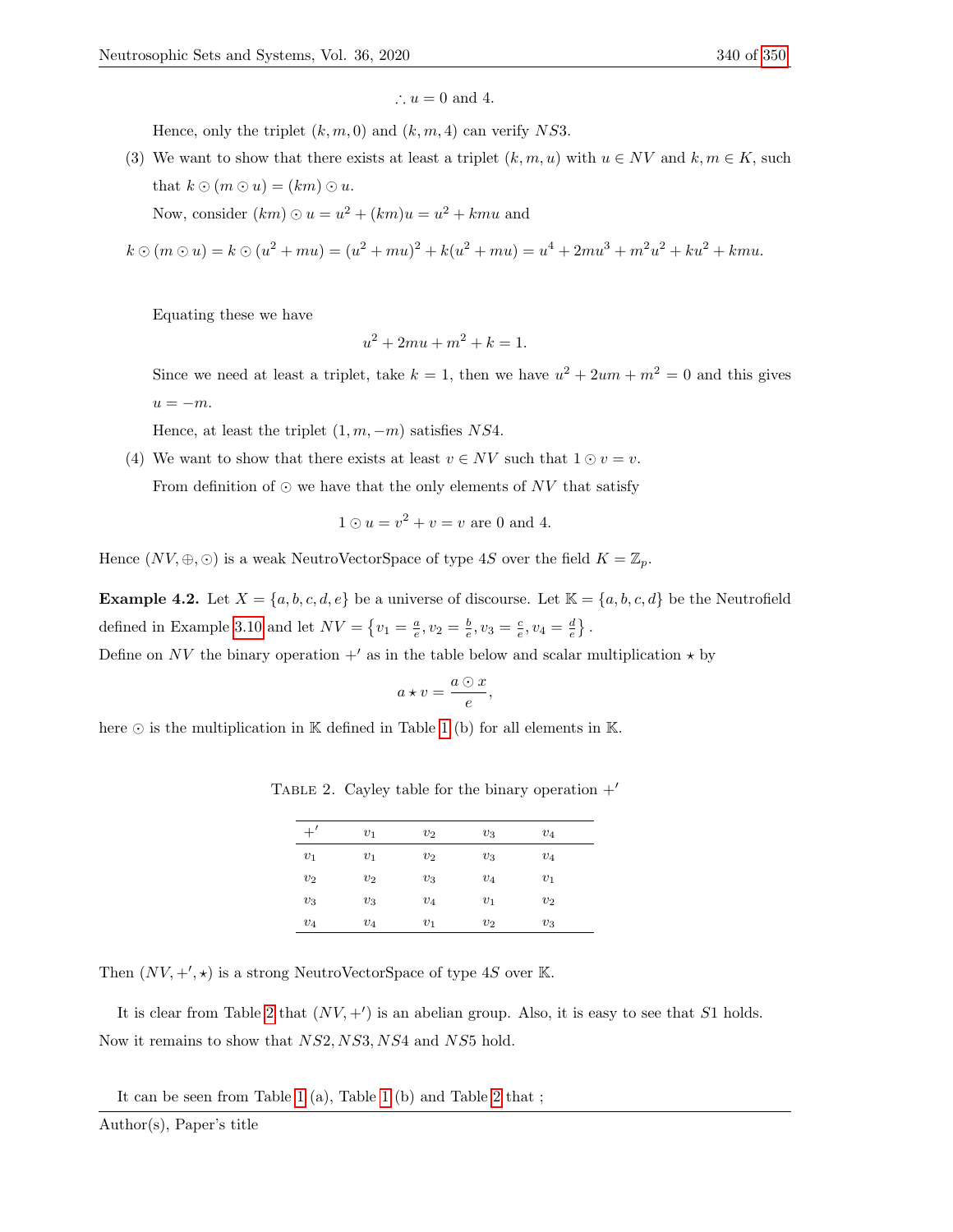(1) for  $c \in \mathbb{K}$  and  $v_2, v_3 \in NV$ ,

$$
c \star (v_2 + v_3) = c \star (v_2 + v_3)
$$
  
\n
$$
= c \star v_4 \text{ from Table 2}
$$
  
\n
$$
= \frac{c \odot d}{e}
$$
  
\n
$$
= \frac{c}{e} \cdots c \odot d = c, \text{ from Table 1 (b)}
$$
  
\n
$$
= v_3.
$$
  
\n
$$
\Rightarrow c \star (v_2 + v_3) = c \star v_2 + c \star v_3 = v_3,
$$
  
\n
$$
\Rightarrow c \star (v_2 + v_3) = c \star v_2 + c \star v_3 = v_3,
$$
  
\n
$$
\Rightarrow c \star (v_2 + v_3) = c \star v_2 + c \star v_3 = v_3,
$$

and for  $b \in \mathbb{K}$  and  $v_3, v_4 \in NV$ ,

 $b \star (v_3 + v_4) = v_4$  but  $b \star v_3 + v_4 = v_1 \neq v_4$ .

This shows that NS2 holds.

(2) for  $a, c \in \mathbb{K}$  and  $v_2 \in NV$ ,

$$
(a \oplus c) \star v_2 = a \star v_2 + c \star v_2 = v_3,
$$

and for  $a, b \in \mathbb{K}$  and  $v_4 \in NV$ ,

$$
(a \oplus b) \star v_4 = v_3
$$
 but 
$$
a \star v_4 + b \star v_4 = v_2 \neq v_3.
$$

This shows that NS3 holds.

(3) for  $a, b \in \mathbb{K}$  and  $v_4 \in NV$ ,

$$
(a \odot b) \star v_4 = a \star (b \star v_4) = v_3,
$$

and for  $b, c \in \mathbb{K}$  and  $v_4 \in NV$ 

$$
(b \odot c) \star v_4 = v_4 \text{ but } b \star (c \star v_4) = v_2 \neq v_4.
$$

This shows that NS4 holds.

(4) We know from Table [1](#page-9-1) that NeutroUnityElements in K are  $U_a = a, c$  and  $U_d = b, d$ . Now, suppose we consider the NeutroUnityElement  $U_d = b$  only. We have that  $b \star v_4 = v_4$  and  $b \star v_3 = v_2 \neq v_3$ . This shows that NS5 holds.

Hence, we have that  $(NV, +', \star)$  is a strong NeutroVectorSpace of type 4S over the NeutroField K. From now on, every weak(strong) NeutroVectorSpaces of type  $4S$  over  $K(NK)$  will simply be called a weak(strong) NeutroVectorSpace over  $K(NK)$ .

<span id="page-13-0"></span>**Proposition 4.3.** Let  $(NV, +'_1, \star_1)$  and  $(NH, +'_2, \star_2)$  be two weak NeutroVectorSpace over the field K and let

 $NV \times NH = \{(v, h) : v \in NV \text{ and } h \in NH\},\$ 

for  $x = (v_1, h_1), y = (v_2, h_2) \in NV \times NH$  and  $k \in K$  define:

 $x \oplus y = ((v_1 +'_1 v_2), (h_1 +'_2 h_2)),$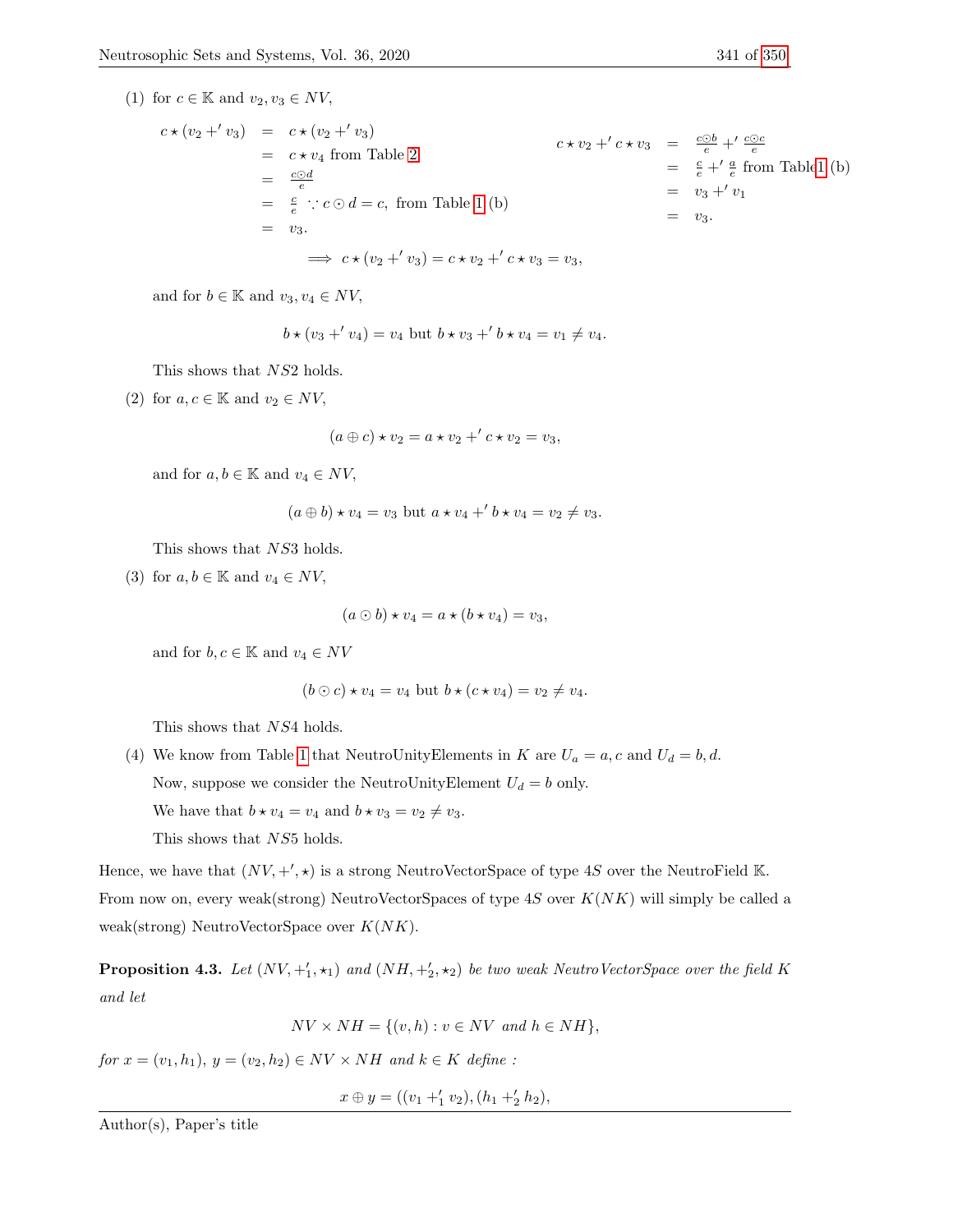$$
k \odot x = (k \star_1 v_1, k \star_2 v_2).
$$

Then  $(NV \times NH, \oplus, \odot)$  is a weak NeutroVectorSpace over the field K.

*Proof.* Since  $(NV, +'_1)$  and  $(NH, +'_2)$  are classical abelian groups, then it can be shown that  $(NV \times$  $NH, \oplus$ ) is a classical abelian group. Also, it is easy to see that S1 is true in  $(NV \times NH)$ . Now, it remains to show that  $NS2 - NS5$  hold in  $NV \times NH$ .

(1) There exists at least a triplet  $(k,(v_1,h_1),(v_2,h_2))$  with  $(v_1,h_1),(v_2,h_2) \in NV \times NH$  and  $k \in K$ , such that

$$
k \odot ((v_1, h_1) \oplus (v_2, h_2)) = k \odot (v_1 +'_1 v_2, h_1 +'_2 h_2)
$$
  
\n
$$
= (k \star_1 (v_1 +'_1 v_2), k \star_2 (h_1 +'_2 h_2))
$$
  
\n
$$
= (k \star_1 v_1 +'_1 k \star_1 v_2, k \star_2 h_1 +'_2 k \star_2 h_2) : NS2 \text{ holds in } NV \text{ and } NH.
$$
  
\n
$$
= (k \star_1 v_1, k \star_2 h_1) \oplus (k \star_1 v_2, k \star_2 h_2)
$$
  
\n
$$
= k \odot (v_1, h_1) \oplus k \odot (v_2, h_2).
$$

Also, there exists at least a triplet  $(m,(a_1,b_1),(a_2,b_2))$  with  $(a_1,b_1),(a_2,b_2) \in NV \times NH$  and  $m \in K$ , such that

$$
m \odot ((a_1, b_1) \oplus (a_2, b_2)) = m \odot (a_1 +'_1 a_2, b_1 +'_2 b_2)
$$
  
\n
$$
= (m \star_1 (a_1 +'_1 a_2), m \star_2 (b_1 +'_2 b_2))
$$
  
\n
$$
\neq (m \star_1 a_1 +'_1 m \star_1 a_2, m \star_2 b_1 +'_2 m \star_2 b_2) \therefore NS2 \text{ holds in } NV \text{ and } NH.
$$
  
\n
$$
= (m \star_1 a_1, m \star_2 b_1) \oplus (m \star_1 a_2, m \star_2 b_2)
$$
  
\n
$$
= m \odot (a_1, b_1) \oplus m \odot (a_2, b_2).
$$

Hence,  $NS2$  holds in  $NV \times NH$ .

# (2) There exists at least a triplet  $(k, m, (v, h))$  with  $k, m \in K$  and  $(v, h) \in NV \times NH$  such that

$$
(k+m) \odot (v,h) = ((k+m) \star_1 v, (k+m) \star_2 h)
$$
  
= ((k \star\_1 v +'\_1 m \star\_1 v), (k \star\_2 h +'\_2 m \star\_2 h)) :: NS3 holds in *NV* and *NH*.  
= ((k \star\_1 v, k \star\_2 h) \oplus (m \star\_1 v, m \star\_2 h))  
= k \odot (v,h) \oplus m \odot (v,h).

Also, there exists at least a triplet  $(p, q, (a, b))$  with  $p, q \in K$  and  $(a, b) \in NV \times NH$  such that

$$
(p+q) \odot (a,b) = ((p+q) \star_1 a, (p+q) \star_2 b)
$$
  
\n
$$
\neq ((p \star_1 a +'_1 q \star_1 a), (p \star_2 b +'_2 q \star_2 b)) :: NS3 \text{ holds in } NV \text{ and } NH.
$$
  
\n
$$
= ((p \star_1 a, p \star_2 b) \oplus (q \star_1 a, q \star_2 b))
$$
  
\n
$$
= p \odot (a,b) \oplus q \odot (a,b).
$$

Hence,  $NS3$  holds in  $NV \times NH$ .

(3) There exists at least a triplet  $(k, m, (v, h))$  with  $k, m \in K$  and  $(v, h) \in NV \times NH$  such that

$$
(km) \odot (v, h) = ((km) \star_1 v, (km) \star_2 h)
$$
  
=  $(k \star_1 (m \star_1 v), k \star_2 (m \star_2 h))$  : *NS4* holds in *NV* and *NH*.  
=  $k \odot ((m \star_1 v), (m \star_2 h))$   
=  $k \odot (m \odot (v, h)).$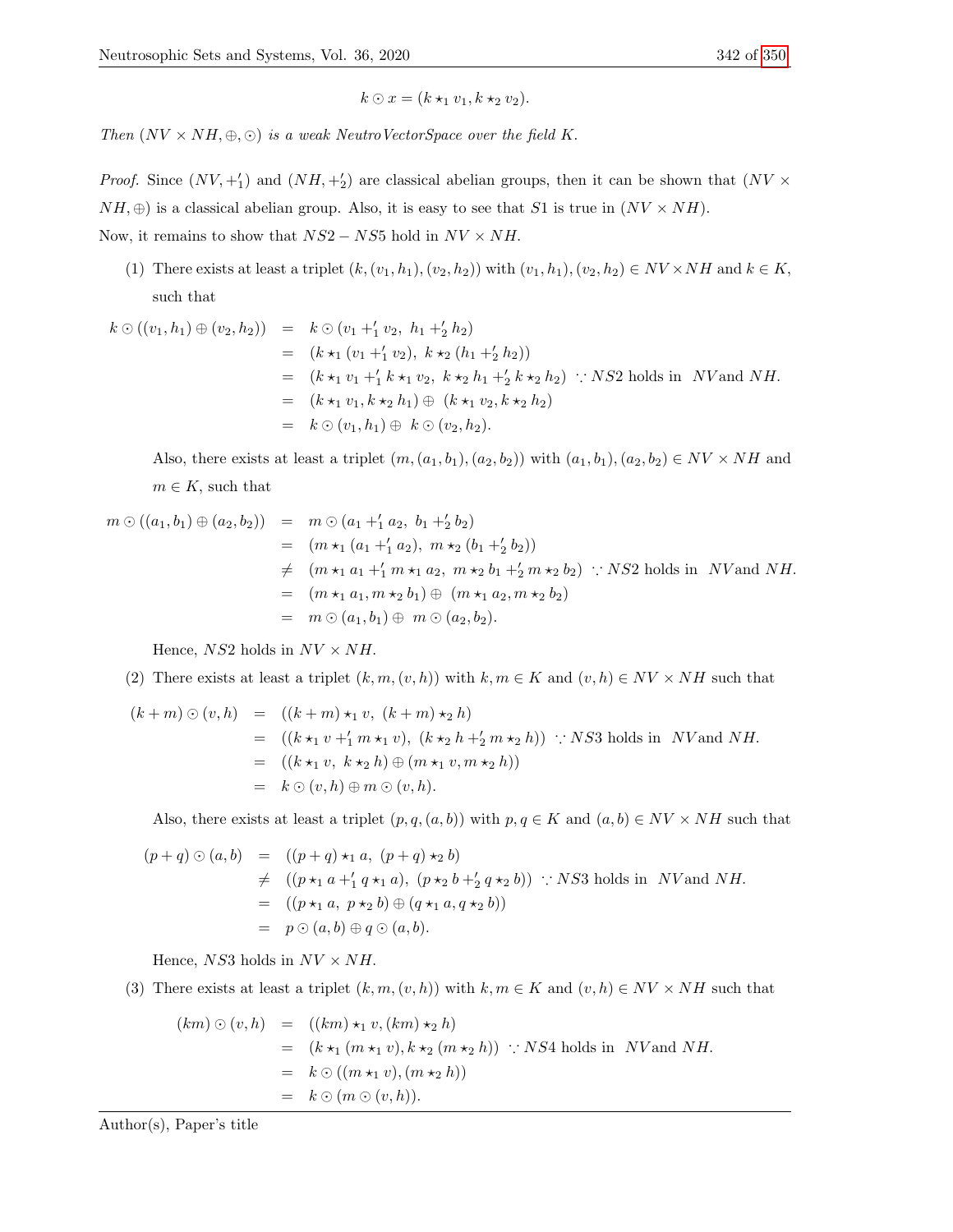Also, there exists at least a triplet  $(p, q, (a, b))$  with  $p, q \in K$  and  $(a, b) \in NV \times NH$  such that

$$
(pq) \odot (a, b) = ((pq) \star_1 a, (pq) \star_2 b)
$$
  
\n
$$
\neq (p \star_1 (q \star_1 a), p \star_2 (q \star_2 b)) \therefore NS4 \text{ holds in } NV \text{ and } NH.
$$
  
\n
$$
= p \odot ((q \star_1 a), (p \star_2 b))
$$
  
\n
$$
= p \odot (q \odot (v, h)).
$$

Hence,  $NS4$  holds in  $NV \times NH$ .

(4) There exists  $(v, h) \in NV \times NH$  such that

$$
1 \odot (v, h) = (1 * v, 1 * h)
$$
  
=  $(v, h)$ .  $\therefore$  NS5 holds in *NV* and *NH*.

Also, there exists  $(a, b) \in NV \times NH$  such that

$$
\begin{array}{rcl}\n1 \odot (a, b) & = & (1 \star_1 a, 1 \star_2 b) \\
& \neq & (a, b). \quad \therefore \, NS5 \text{ holds in } \, NV \text{ and } NH.\n\end{array}
$$

Accordingly,  $(NV \times NH, \oplus, \odot)$  is a weak NeutroVectorSpace over the field K.  $\Box$ 

**Proposition 4.4.** Let  $(NV, +_1', \star_1)$  be a weak NeutroVectorSpace over the field K and let  $(H, +, \cdot)$  be a classical vector space over the same field K and let

$$
NV \times H = \{(v, h) : v \in NV \text{ and } h \in H\}
$$

and for  $x = (v_1, h_1), y = (v_2, h_2) \in NV \times H$  and  $k \in K$  define:

$$
x \oplus y = ((v_1 +'_1 v_2), (h_1 + h_2) \text{ and } k \odot x = (k \star v_1, k \cdot v_2).
$$

Then  $(NV \times H, \oplus, \cdot)$  is a weak NeutroVectorSpace over the field K.

*Proof.* The proof is similar to the proof of Proposition [4.3](#page-13-0) .  $\Box$ 

**Proposition 4.5.** Let  $(NV, +'_1, \star_1)$  and  $(NH, +'_2, \star_2)$  be two strong NeutroVectorSpaces over the NeutroField NK and let

$$
NV \times NH = \{(v, h) : v \in NV \text{ and } h \in NH\}
$$

and for  $x = (v_1, h_1), y = (v_2, h_2) \in NV \times NH$  and  $k \in NK$  define:

$$
x \oplus y = ((v_1 +'_1 v_2), (h_1 +'_2 h_2) \text{ and } k \odot x = (k \star_1 v_1, k \star_2 v_2).
$$

Then  $(NV \times NH, \oplus, \odot)$  is a strong NeutroVectorSpace over the NeutroField NK.

*Proof.* The proof follows similar approach as the proof of Proposition [4.3.](#page-13-0)  $\Box$ 

Definition 4.6. Let NV be a NeutroVectorSpace. Then NW is a NeutroSubspace of NV if and only if  $NW$  is a subset of NV, and NW is itself a NeutroVectorSpace with the same operations as in NV.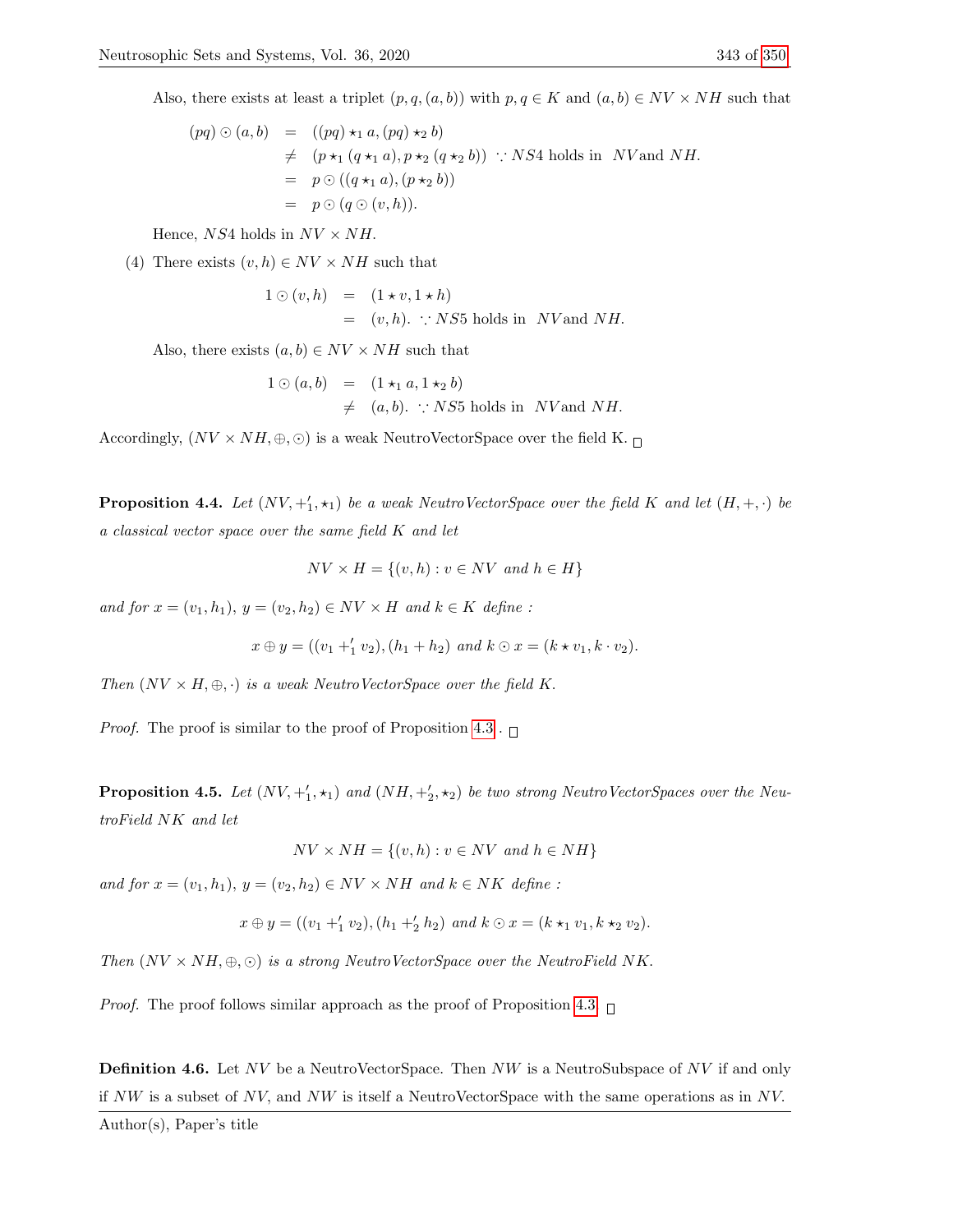**Example 4.7.** Let  $(NV, \oplus, \odot)$  be a weak NeutroVectorSpace of Example [4.1](#page-11-0) and let  $NW = 2\mathbb{Z}_8$  be a subset of NV. Following the approach in Example [4.1,](#page-11-0) it can be shown that  $(NW, \oplus, \odot)$  is a weak NeutroVectorSpace over the field  $\mathbb{Z}_p$ . Hence NW is a weak NeutroSubspace of NV.

**Example 4.8.** Let  $(NV, +', \star)$  be the strong NeutroVectorSpace of Example [4.2](#page-12-1), NV is the only strong NeutroSubspace of NV.

<span id="page-16-0"></span>Remark 4.9. It should be noted that a NeutroVectorSpace NV of a particular class may contain a NeutroSubspace NW which belongs to another class.

We will illustrate Remark [4.9](#page-16-0) with Example [4.10](#page-16-1) .

<span id="page-16-1"></span>**Example 4.10.** Let  $(NV, +', \star)$  be the strong NeutroVectorSpace of Example [4.2](#page-12-1) and let  $NW =$  $\{v_1, v_3\}$  be a subset of NV. Then  $(NW, +', \star)$  is a NeutroVectorSpace of a class other than the class of NV.

We can see from Table [2](#page-12-0) that  $(NW, +')$  is an abelian group. Now, it can be seen from Table [1](#page-9-1) (a), Table [1](#page-9-1) (b) and Table [2](#page-12-0) that ;

(1) S1 fails to hold. Since  $\star$  is not true for all  $a \in \mathbb{K}$  and  $v \in NW$ . For instance, take  $b \in \mathbb{K}$  and  $v_3 \in NW$ , then

$$
b \star v_3 = \frac{b \cdot c}{e} = \frac{b}{e} = v_2 \notin V_3.
$$

But if we take  $a \in \mathbb{K}$  then for all  $v \in NW$  we will have that  $a \star v \in NW$ . Hence, NS1 holds in NW.

(2) for  $a, b \in \mathbb{K}$  and  $v_1, v_3 \in NW$ , we have

$$
a \star (v_1 + v_3) = a \star v_1 + a \star v_3 = v_1,
$$

and  $b \star (v_1 + v_3) = v_2$  but  $b \star v_1 + b \star v_3 = v_4 \neq v_2$ .

This shows that NS2 holds in NW.

(3) for  $a, c \in \mathbb{K}$  and  $v_3 \in NW$ ,

$$
(a \oplus c) \star v_3 = a \star v_3 + c \star v_3 = v_1,
$$

and for  $a, b \in \mathbb{K}$  and  $v_3 \in NW$ ,

$$
(a \oplus b) \star v_3 = v_1
$$
 but  $a \star v_3 + b \star v_3 = v_3 \neq v_1$ .

This shows that NS3 holds.

(4) for  $a, c \in \mathbb{K}$  and  $v_3 \in NW$ ,

 $(a \odot c) \star v_3 = a \star (c \star v_3) = v_1,$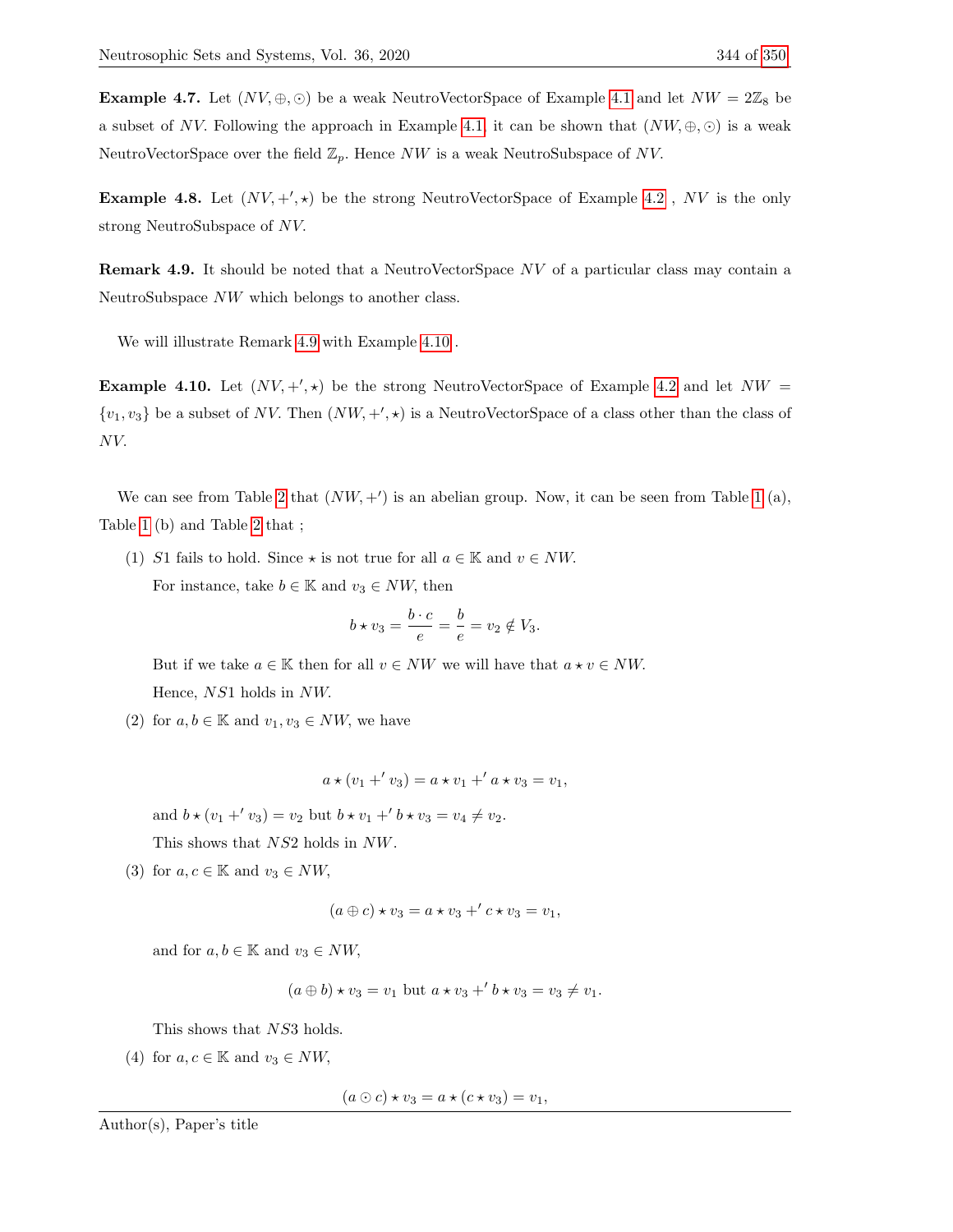$(a \odot b) \star v_3 = v_1$  but  $a \star (b \star v_3) = v_3 \neq v_1$ .

This shows that NS4 holds.

(5) We know from Table [1](#page-9-1) that NeutroUnityElements in K are  $U_a = a, c$  and  $U_d = b, d$ . Now, suppose we consider the NeutroUnityElement  $U_a = c$  only. We have that  $c \star v_1 = v_1$  and  $c \star v_3 = v_1 \neq v_3$ . This shows that NS5 holds.

Hence, we have that  $(NW, +', \star)$  is a strong NeutroSubpace of type 5S over the NeutroField K. This implies that the NeutroSubspace NW does not belong to the same class as NV.

**Example 4.11.** Let  $NV = \mathbb{Z}_{12}$  and  $K = \mathbb{Z}_p$ . Define  $\oplus$  and  $\odot$  for all  $u, v \in V$  and  $k \in K$  by

 $u \oplus v = u + v$  and  $k \odot v = v^2 + kv$ .

Where  $'' +''$  is addition mod 12.

Following the approach of Example [4.1](#page-11-0) it can be shown that  $(NV, \oplus, \odot)$  is a weak NeutroVectorSpace of type  $4S$  over the field  $K$ .

Let  $NW = 2\mathbb{Z}_{12}$  and  $NH = 3\mathbb{Z}_{12}$  be two subsets of NV. Also, by following similar approach as in Example [4.1](#page-11-0) it can be shown that  $(NW, \oplus, \odot)$  and  $(NH, \oplus, \odot)$  are weak NeutroSubspaces of NV.

Now consider the following :

- (1)  $NW + NH = \{0, 1, 2, \dots, 11\} = NV.$
- (2)  $NW \cup NH = \{0, 2, 3, 4, 6, 8, 9, 10\}.$
- (3)  $NW \cap NH = \{0, 6\}.$

These show that  $NW + NH$  is a NeutroSubspace of NV but  $NW \cup NH$  and  $NW \cap NH$  are not NeutroSubspaces of NV.

These observations are recorded in Proposition [4.12](#page-17-0) .

<span id="page-17-0"></span>Proposition 4.12. Let NW and NH be any two weak NeutroSubspaces of a NeutroVectorSpace NV over a field K. Then

- (1)  $NW + NH = \bigcup \{(w + h) : w \in NW \text{ and } h \in NU\}$  is a NeutroSubspace of NV.
- (2)  $NW \cap NU$  is not necessarily a NeutroSubspace of NV.
- (3)  $NW \cup NU$  is not necessarily a NeutroSubspace of NV.

Definition 4.13. Let NW be a weak(strong) NeutroSubspace of a weak(strong) NeutroVectorSpace NV over a field (NeutroField)  $K(NK)$ . The quotient  $NV/NW$  is defined by the set

 $\{v + NW : v \in NV\}.$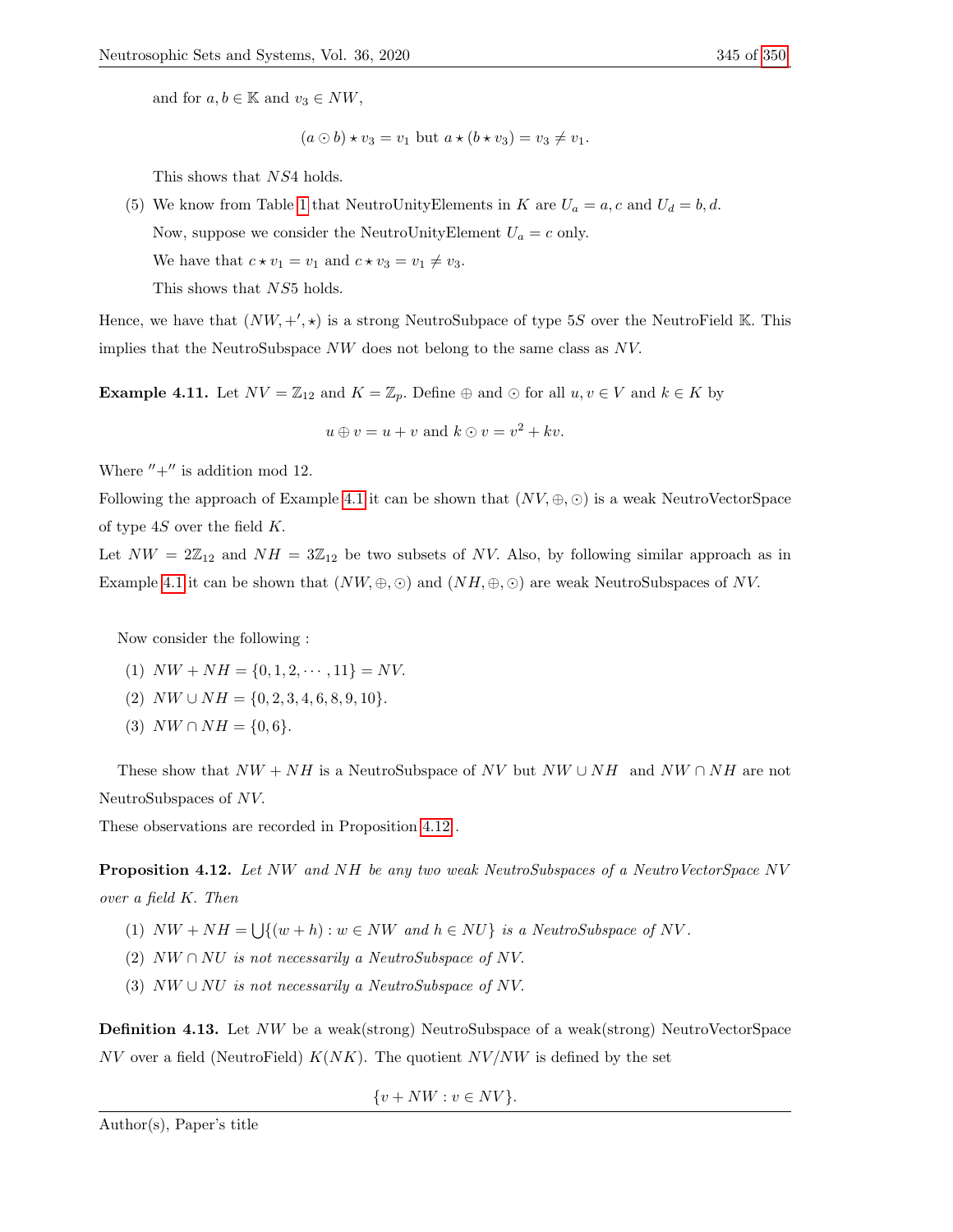$$
\bar{u} \oplus \bar{v} = (u + NW) \oplus (v + NW) = (u +' v) + NW,
$$

and

$$
\alpha \odot \bar{u} = \alpha \odot (u + NW) = (\alpha \star u) + NW.
$$

This weak NeutroVectorSpace  $(NV/NW, \oplus, \odot)$  over a field K is called a weak NeutroQuotientSpace.

*Proof.* We can easily show that  $\oplus$  and  $\odot$  are well defined.

The proof that  $(NV/NW, \oplus)$  is an abelian group follows similar approach as the proof in classical case. Now it remains to show that NS2, NS3, NS4 and NS5 all hold.

(1) Since NS2 holds in NV, then there exist at least the triplets  $(k, u, v)$  and  $(m, a, b)$  with  $u, v, a, b \in$ NV and  $k, m \in K$  such that  $k \star (u + v) = k \star u + k \star v$  and  $m \star (a + b) \neq m \star a + m \star b$ . Let  $\bar{u}, \bar{v}, \bar{a}, \bar{b} \in NV/NW$  and  $k, m \in K(NK)$ . Then

$$
k \odot (\bar{u} \oplus \bar{v}) = k \odot ((u +' v) + NW)
$$
  
=  $k \star (u +' v) + NW$   
=  $(k \star u +' k \star v) + NW$   
=  $(k \star u) + NW \oplus (k \star v) + NW$   
=  $k \odot (u + NW) \oplus k \odot (v + NW)$   
=  $k \odot \bar{u} \oplus k \odot \bar{v}.$ 

So, it implies  $k \odot (\bar{u} \oplus \bar{v}) = k \odot \bar{u} \oplus k \odot \bar{v}$ .

And also,

$$
m \odot (\bar{a} \oplus \bar{b}) = m \odot ((a + 'b) + NW)
$$
  
=  $m \star (a + 'b) + NW$   
 $\neq (m \star a + 'm \star b) + NW$   
=  $(m \star a) + NW \oplus (m \star b) + NW$   
=  $m \odot (a + NW) \oplus m \odot (b + NW)$   
=  $m \odot \bar{a} \oplus m \odot \bar{b}.$ 

This implies  $m \odot (\bar{a} \oplus \bar{b}) \neq m \odot \bar{a} \oplus m \odot \bar{b}$ . Hence, we can conclude that NS2 holds in NV/NW. (2) Since NS3 holds in NV, then there exist at least the triplets  $(k, m, u)$  and  $(p, q, v)$  with  $u, v \in$ NV and  $k, m, p, q \in K$  such that  $(k+m) \star u = k \star u + m \star u$  and  $(p+q) \star v \neq p \star v + q \star v$ .

Let  $\bar{u}, \bar{v} \in NV/NW$  and  $k, m, p, q \in K(NK)$ . Then

$$
(k+m) \odot \bar{u} = (k+m) \odot (u + NW)
$$
  
=  $(k+m) \star u + NW$   
=  $(k \star u + 'm \star u) + NW$   
=  $(k \star u) + NW \oplus (m \star u) + NW$   
=  $k \odot (u + NW) \oplus m \odot (u + NW)$   
=  $k \odot \bar{u} \oplus m \odot \bar{u}$ .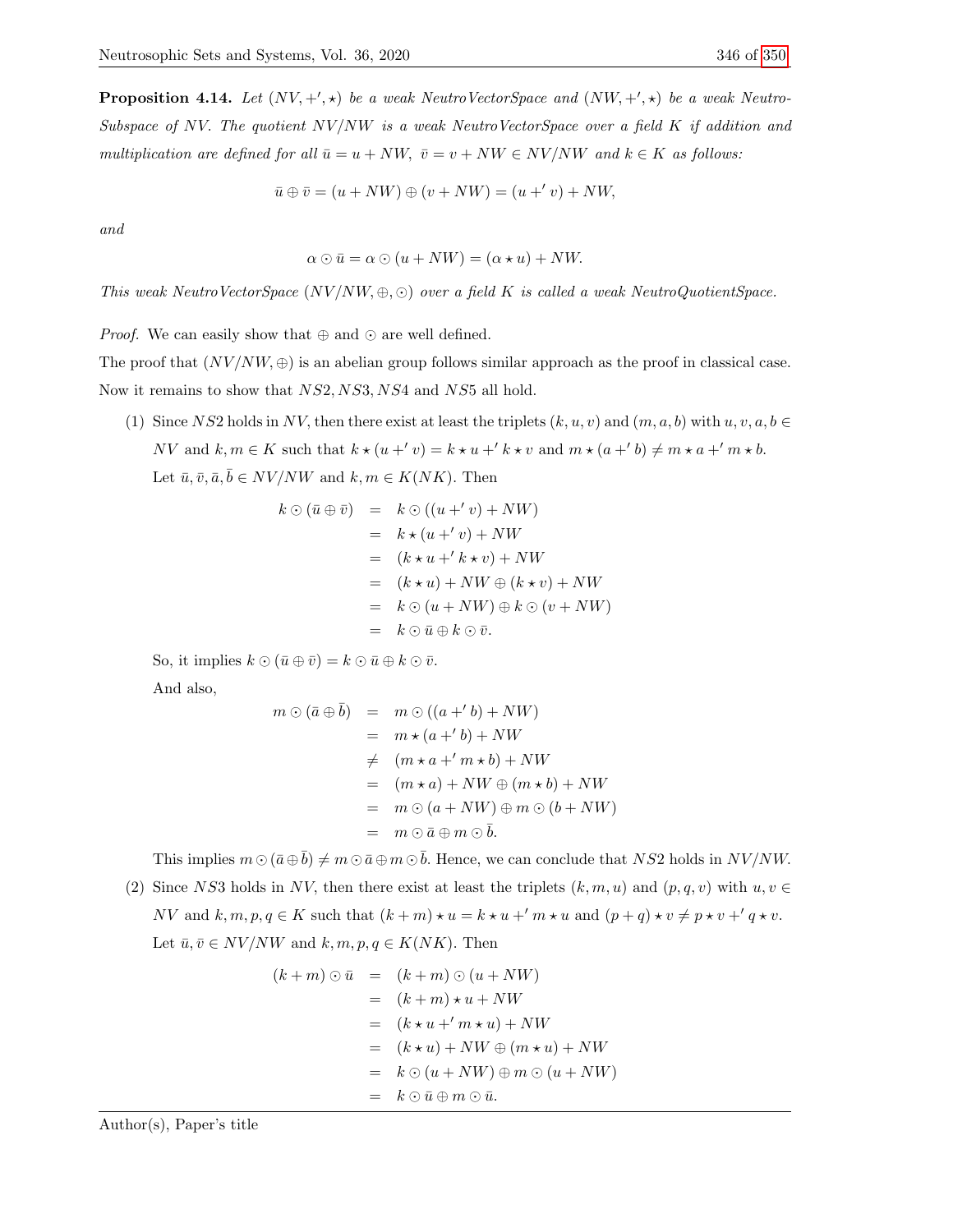So, it implies  $(k+m) \odot \bar{u} = k \odot \bar{u} \oplus m \odot \bar{u}$ .

And also,

$$
(p+q) \odot \bar{v} = (p+q) \odot (v + NW)
$$
  
=  $(p+q) \star v + NW$   
 $\neq (p \star v + 'q \star v) + NW$   
=  $(p \star v) + NW \oplus (q \star v) + NW$   
=  $p \odot (v + NW) \oplus q \odot (v + NW)$   
=  $p \odot \bar{v} \oplus q \odot \bar{v}.$ 

So, it implies  $(p+q) \odot \bar{v} \neq p \odot \bar{v} \oplus q \odot \bar{v}$ .

Hence, we can conclude that  $NS3$  holds in  $NV/NW$ .

(3) Since NS4 holds in NV, then there exist at least the triplets  $(k, m, u)$  and  $(p, q, v)$  with  $u, v \in$ NV and  $k, m, p, q \in K$  such that  $(km) \star u = k \star (m \star u)$  and  $(pq) \star v \neq p \star (q \star v)$ . Let  $\bar{u}, \bar{v} \in NV/NW$  and  $k, m, p, q \in K(NK)$ . Then

$$
(km) \odot \bar{u} = (km) \odot (u + NW)
$$
  
=  $(km) \star u + NW$   
=  $(k \star (m \star u)) + NW$   
=  $k \odot ((m \star u) + NW)$   
=  $k \odot (m \odot (u + NW))$   
=  $k \odot (m \odot \bar{u}).$ 

So, it implies  $(km) \odot \bar{u} = k \odot (m \odot \bar{u}).$ 

And also,

$$
(pq) \odot \bar{v} = (pq) \odot (v + NW)
$$
  
= 
$$
(pq) \star v + NW
$$
  

$$
\neq (p \star (q \star v)) + NW
$$
  
= 
$$
p \odot ((q \star v) + NW)
$$
  
= 
$$
p \odot (q \odot (v + NW))
$$
  
= 
$$
p \odot (q \odot \bar{v}).
$$

So, it implies that  $(pq) \odot \bar{v} \neq p \odot (q \odot \bar{v}).$ 

Hence, we can conclude that  $NS4$  holds in  $NV/NW$ .

(4) In NV we have at least u and v such that  $1 \star u = u$  and  $1 \star v \neq v$ . So, in  $NV/NW$  there exist  $\bar{u}$  and  $\bar{v}$  such that

$$
1 \odot \bar{u} = 1 \odot (u + NW) = (1 * u) + NW = u + NW = \bar{u}
$$

and

$$
1 \odot \overline{v} = 1 \odot (v + NW) = (1 \star v) + NW \neq v + NW = \overline{v}.
$$

So, it implies  $1 \odot \bar{u} = \bar{u}$  and  $1 \odot \bar{v} = \bar{v}$ .

Hence, we can conclude that  $NS5$  holds in  $NV/NW$ .

Accordingly,  $(NV/NW, \oplus, \odot)$  is a weak NeutroVectorSpace over the field  $K.$   $\Box$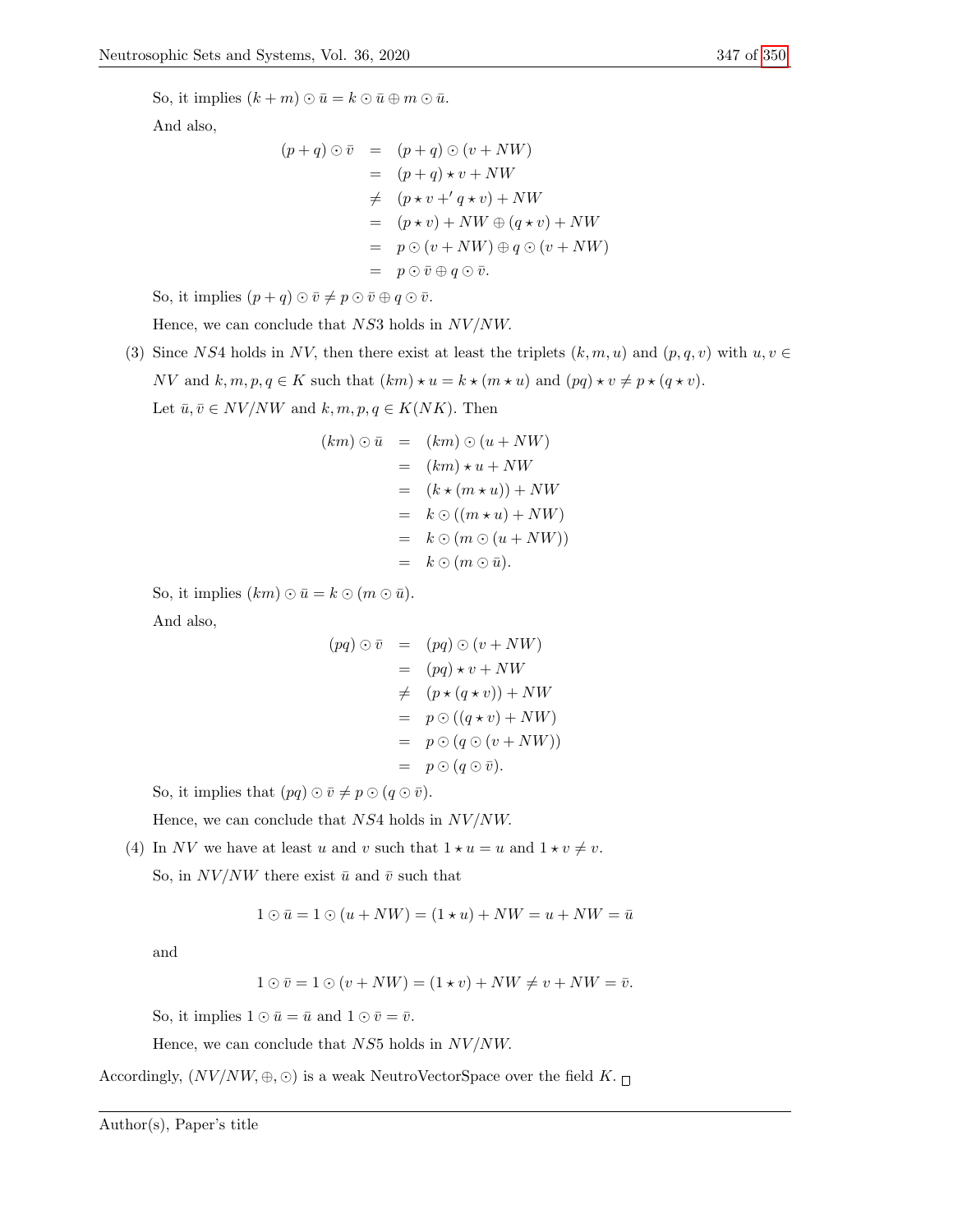<span id="page-20-0"></span>Remark 4.15. Let NV be weak(strong) NeutroVectorSpace of type 4S over a field(NeutroField)  $K(NK)$  and let NW be a NeutroSubspace of NV. Then, the weak(strong) NeutroQuotient Space  $NV/NW$  over  $K(NK)$  is not necessarily of type 4S.

We illustrate Remark [4.15](#page-20-0) by Example [4.16](#page-20-1) .

<span id="page-20-1"></span>**Example 4.16.** Let  $(NV = \mathbb{Z}_{12}, +', \star)$  be a weak NeutroVectorSpace of type 4S over  $K = \mathbb{Z}_p$  and let  $(NW = 2\mathbb{Z}_{12}, +', \star)$  be a NeutroSubspace of NV. Where  $+'$  is addition mod 12 and  $\star$  is defined as

$$
k \star v = v^2 + 'k v
$$

for all  $v \in NV$  and  $k \in K$ .

Then for all  $\bar{u}, \bar{v} \in NV/NW$  and  $k \in K$  define the operation  $\oplus$  and  $\odot$  by

$$
\bar{u} \oplus \bar{v} = (u +' v) + NW
$$

and

$$
k \odot \bar{u} = (k \star u) + NW.
$$

Then  $(NV/NW, \oplus, \odot)$  is a weak NeutroVectorSpace over K of type other than 4S.

<span id="page-20-2"></span>We know that  $NV = \{0, 1, 2, \dots, 11\}$  and  $NW = \{0, 2, 4, 6, 8, 10\}$  then we have

 $NV/NW = \{NW, 1 + NW\}.$ 

TABLE 3. Cayley table for the binary operation  $\oplus$ 

| $\leftrightarrow$ | N W      | $1 + NW$ |
|-------------------|----------|----------|
| NW                | N W      | $1 + NW$ |
| $1 + NW$          | $1 + NW$ | NW       |

From Table [3](#page-20-2) it is clear that  $(NV/NW, \oplus)$  is an abelian group. Now,

(1) NS2 fails to hold since for any triplet  $(k, \bar{u}, \bar{v})$  we pick, with  $k \in K$  and  $\bar{u}, \bar{v} \in NV/NW$ ,

$$
k \odot (\bar{u} \oplus \bar{v}) = k \odot \bar{u} \oplus k \odot \bar{v}
$$

is always satisfied. This implies that  $S2$  is totally true in  $NV/NW$ .

(2) There exists at least a triplet  $(k, m, \bar{v})$  with  $k, m \in K$  and  $\bar{v} \in NV/NW$  such that

$$
(k+m)\odot(\bar{v})=k\odot\bar{v}\oplus m\odot\bar{v}.
$$

Now,

$$
(k + m) \odot (\bar{v}) = ((k + m) \star v) + NW = (v^2 + 'kv + 'mv) + NW
$$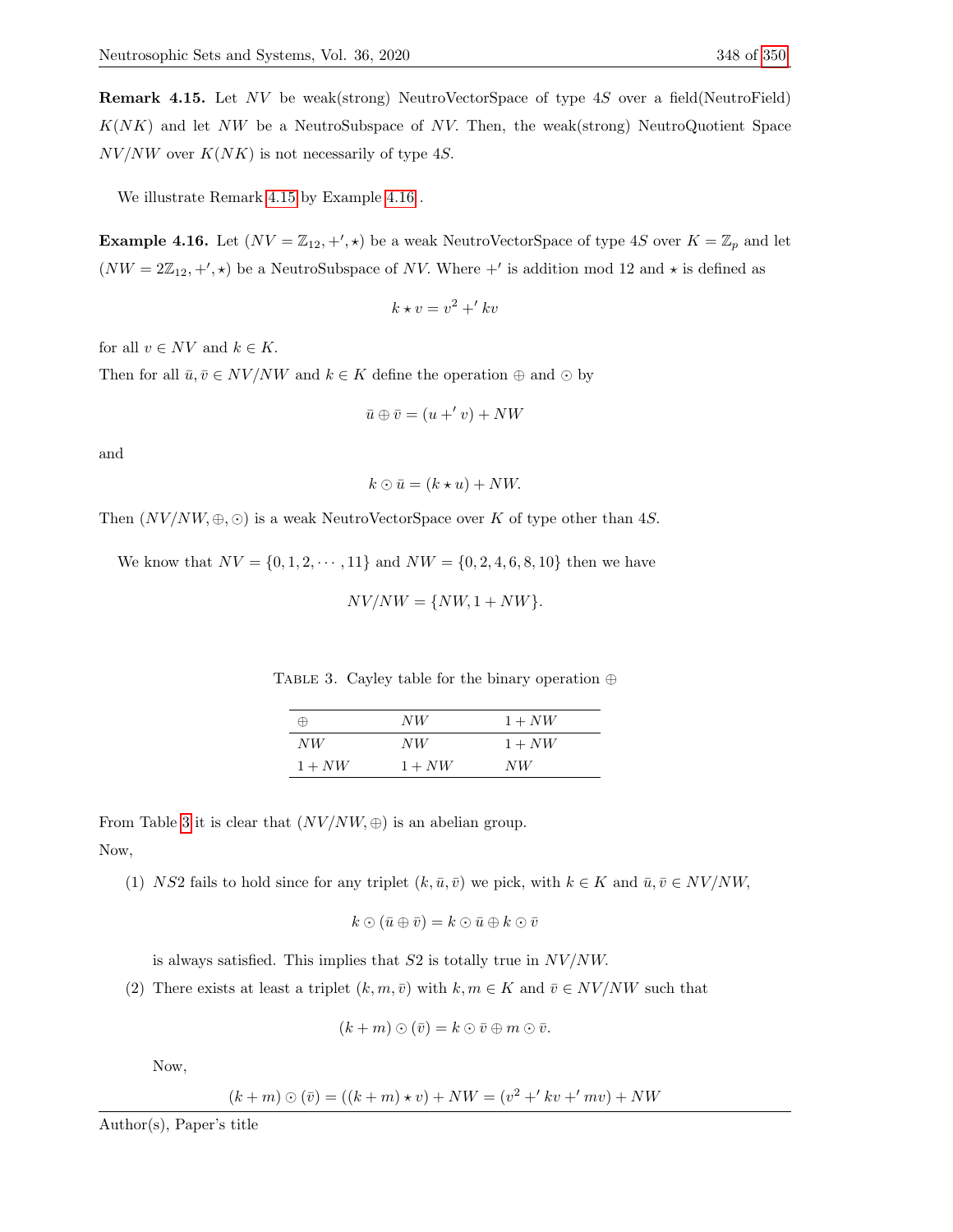and

$$
k \odot \overline{v} \oplus m \odot \overline{v} = ((k \star v) + NW) \oplus ((m \star v) + NW) = (2v^2 + 'ku + 'mv) + NW.
$$

Equating these we have that  $v^2 + NW = NW$  which implies  $v^2 \in NW$ . So, only the triple  $(k, m, NW)$  satisfies  $(k+m) \odot (\bar{v}) = k \odot \bar{v} \oplus m \odot \bar{v}$ . Hence,  $NS3$  holds in  $NV/NW$ .

(3) There exists at least a triplet  $(k, m, \bar{v})$  with  $k, m \in K$  and  $\bar{v} \in NV/NW$  such that

$$
(km) \odot (\bar{v}) = k \odot (m \odot \bar{v}).
$$

Now,

$$
(km) \odot (\bar{v}) = ((km) \star v) + NW = (v^2 + 'kmv) + NW
$$

and

$$
k \odot (m \odot \bar{v}) = k \odot ((m \star v) + NW) = (k \star (v^2 + 'mv)) + NW = (v^4 + '2v^3m + 'm^2v^2 + kv^2 + 'kmv) + NW.
$$

Equating these we have that  $(v^4 + 2v^3m + m^2v^2 + kv^2) + NW = v^2 + NW$  which implies  $(v^2 + 2vm + m^2 + k) + NW = 1 + NW.$ 

Since we needed at least a triplet, take  $k = 1$ , then we have

 $(v^2 + 2vm + m^2 + 1) + NW = 1 + NW$  which gives  $(v^2 + 2vm + m^2) + NW = NW$ . So, we have that  $(v^2 + 2vm + m^2) \in NW$ . Then, at least the triplet  $(1, m, NW)$  satisfies  $(km) \odot (\bar{v}) =$  $k \odot (m \odot \bar{v})$ . Hence, NS4 holds in NV/NW.

(4) We can easily see that  $1 \odot NW = NW$  and

$$
1 \odot (1 + NW) = (1 \star 1) + NW = 2 + NW = NW \neq 1 + NW.
$$

Hence, NS5 holds in  $NV/NW$ .

Accordingly, we have that  $(NV/NW, \oplus, \odot)$  is a weak NeutroVectorSpace of type 3S over K.

This implies that the NeutroQuotient Space  $(NV/NW, \oplus, \odot)$  does not belong to the class of Neutro-VectorSpace NV.

# 5. Conclusions

In this paper, we have for the first time introduced the concept of NeutroVectorSpaces. Specifically, a class of NeutroVectorSpaces called of type 4S was investigated and some of their elementary properties and examples were presented. It was shown that NeutroVectorSpaces of type 4S contained Neutro-Subspaces of other types and that the intersections of NeutroSubspaces of type 4S are not necessarily NeutroSubspaces. Also, it was shown that if  $NV$  is a NeutroVectorSpace of a particular type and  $NW$ is a NeutroSubspace of  $NV$ , the NeutroQuotientSpace  $NV/NW$  does not necessarily belong to the same type as  $NV$ . We hope to continue this work in our next paper to be titled "NeutroVectorSpaces"  $\Pi$  .

Funding: This research received no external funding.